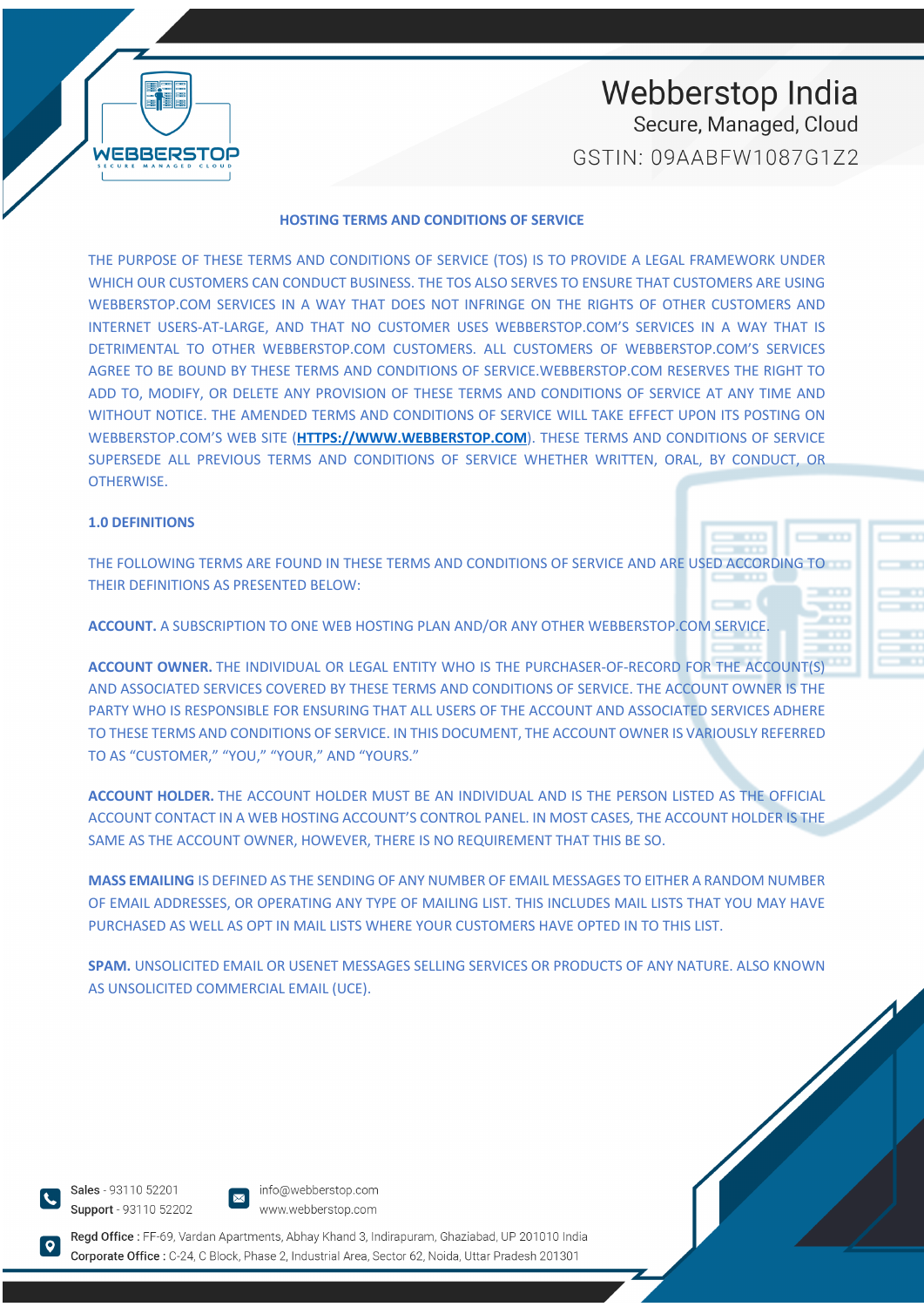

**SPAMMING.** THE ACT OF SENDING SPAM OR PROMOTING TOOLS TO FACILITATE THE SENDING OF SPAM. IN THIS AGREEMENT, SPAMMING INCLUDES: SENDING SPAM MESSAGES FROM AWEBBERSTOP.COM ACCOUNT; SENDING SPAM MESSAGES FROM ANOTHER ISP OR HOSTING COMPANY'S ACCOUNT THAT LINKS, DIRECTLY OR INDIRECTLY, BACK TO A SITE HOSTED BYWEBBERSTOP.COM ; AND THE ACT OF PROMOTING AND/OR SELLING SOFTWARE TOOLS, MAILING LISTS, OR OTHER PRODUCTS AND SERVICES THAT FACILITATE THE SENDING OF SPAM.

**TERMS AND CONDITIONS OF SERVICE (TOS).** THE CONTRACTUAL AGREEMENT (THIS DOCUMENT) BETWEENWEBBERSTOP.COM AND THE CUSTOMER FOR THE PROVISION AND USE OF WEB HOSTING AND ASSOCIATED SERVICES. IN THIS DOCUMENT, TERMS AND CONDITIONS OF SERVICE IS VARIOUSLY REFERRED TO AS "TOS" AND "THIS AGREEMENT."

**USER(S).** THE ACCOUNT OWNER AND ANY INDIVIDUALS AUTHORIZED BY THE ACCOUNT OWNER WHO MAKE USE OF WEBBERSTOP.COM'S SERVICES UNDER A SPECIFIC ACCOUNT.

**2.0 WEBBERSTOP.COM'S OBLIGATIONS**

#### **2.1 TERMS AND CONDITIONS OF SERVICE**

WE WILL PUBLISH THESE TERMS AND CONDITIONS OF SERVICE (TOS) ON OUR WEBSITE FOR ALL CUSTOMERS AND PROSPECTIVE CUSTOMERS TO VIEW. THE PUBLISHED LOCATION OF THIS TOS IS: HTTPS://WWW.WEBBERSTOP.COM/PRIVACY-POLICY.PHP WE RESERVE THE RIGHT TO CHANGE THIS TOS AT ANY TIME WITHOUT **RIOR RESERVE TO TO YOU.** WITHOUT **PRIOR** NOTICE TO TO YOU.

#### **2.2 SERVICE AND AVAILABILITY**

1. WE WILL PROVIDE YOU WITH HOSTING SERVICES SUCH AS DEDICATED SERVERS, VIRTUAL PRIVATE SERVERS, SHARED WEB HOSTING, EMAIL SERVICES, BACKUP SERVICES ON OUR NETWORK.

2. ON AVERAGE, WEBBERSTOP.COM SUSTAINS A 99.9 PERCENT LEVEL OF AVAILABILITY FOR ALL OUR SERVICES; WE DO NOT, HOWEVER, GUARANTEE THIS LEVEL OF AVAILABILITY. THE APPLICABLE WEB HOSTING AND EMAIL SERVICES ARE LIMITED TO:

• HTTP/HTTPS . PROTOCOLS USED FOR VIEWING WEB PAGES

• FTP . PROTOCOLS USED FOR UPLOADING PAGES TO AND DOWNLOADING PAGES FROM YOUR WEBSITE, PRIMARILY TO CONDUCT WEBSITE MAINTENANCE

• POP3, IMAP, SMTP . PROTOCOLS USED FOR RECEIVING EMAIL [POP3 AND IMAP] AND SENDING EMAIL [SMTP]

Sales - 93110 52201 Support - 93110 52202

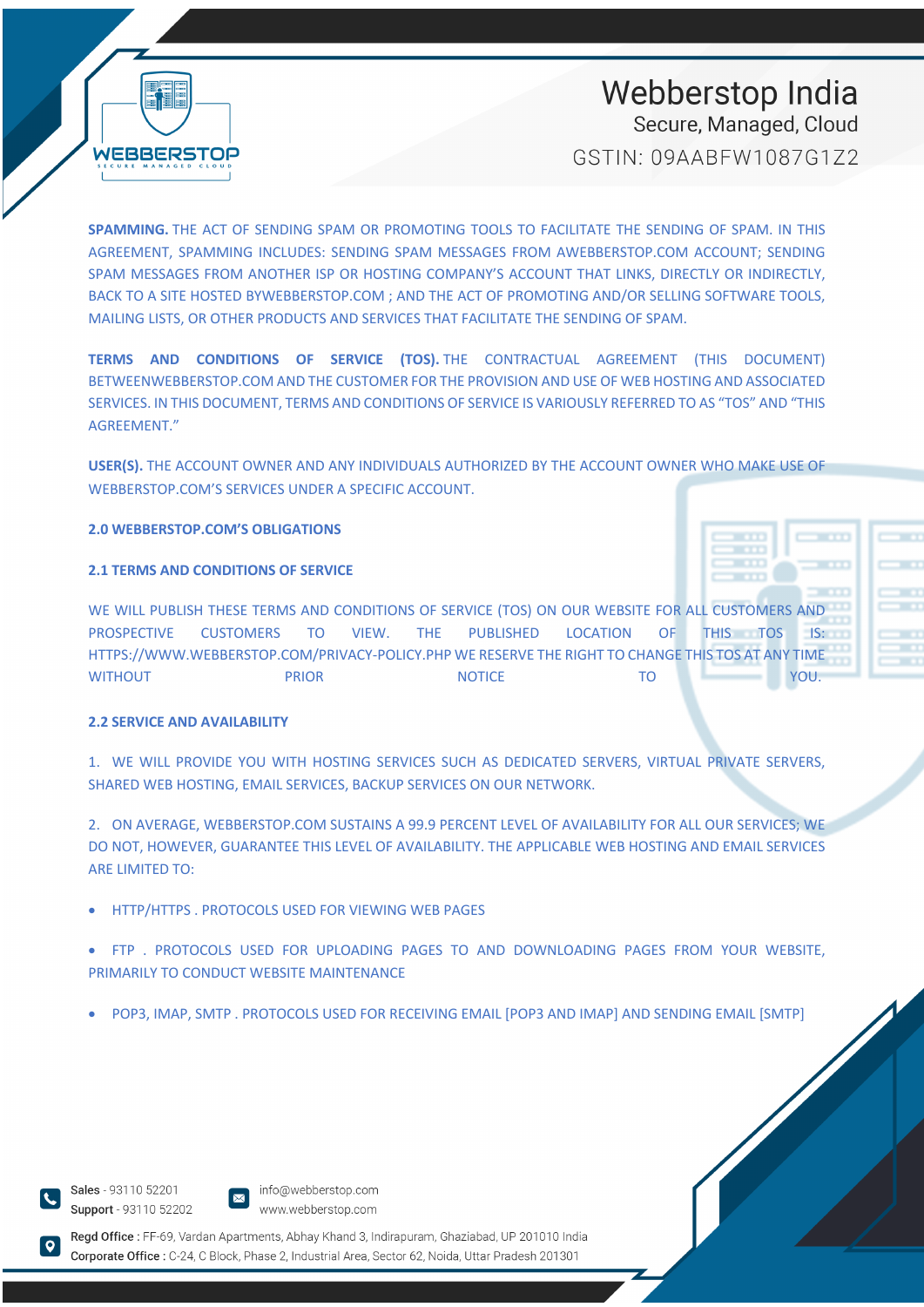**WEBBERSTOP** 

# Webberstop India Secure, Managed, Cloud

GSTIN: 09AABFW1087G172

3. WEBBERSTOP.COM WILL, FROM TIME TO TIME, SCHEDULE MAINTENANCE ON ITS EQUIPMENT AND SOFTWARE. DURING THESE TIMES, ONE OR MORE OF THE ABOVE SERVICES MAY BECOME UNAVAILABLE. IN GENERAL, WE HAVE VERY FEW MAINTENANCE OUTAGES AND WE WORK DILIGENTLY WHEN SUCH AN INCIDENT OCCURS, USUALLY BEFORE CUSTOMERS KNOW.

4. PLANNED MAINTENANCE OUTAGES ARE SCHEDULED FOR TIMES THAT WILL AFFECT THE FEWEST NUMBER OF CUSTOMERS. WE RECOGNIZE, AND YOU SHOULD RECOGNIZE, THAT WE CANNOT PICK A TIME THAT WILL AFFECT NO CUSTOMERS.

5. SCHEDULED OUTAGES FOR MAINTENANCE ARE NOT INCLUDED IN WEBBERSTOP.COM 'S AVAILABILITY STATISTICS.

6. OCCASIONALLY, IT MAY BECOME NECESSARY TO PERFORM EMERGENCY UPDATES TO OUR SYSTEMS AS MIGHT BE THE CASE TO MEET AN EMERGING SECURITY THREAT. SUCH OUTAGES ARE NOT INCLUDED IN WEBBERSTOP.COM 'S AVAILABILITY STATISTICS.

#### **2.3 SUPPORT**

1. WE WILL STRIVE TO RESOLVE ALL SUPPORT REQUESTS MADE BY YOU TO US WITHIN 48 HOURS OF THE TIME YOU FILED YOUR SUPPORT REQUEST. THIS ASSUMES THAT YOU FOLLOWED THE ACCEPTED METHOD(S) FOR REQUESTING SUPPORT. FIRST, SUBMIT A TROUBLE TICKET AT HTTPS://WWW.WEBBERSTOP.COM/INDEX.PHP?/TICKETS/NEW/. SECOND, CALL IF THE MATTER IS CRITICAL (THAT IS IF OUR SYSTEMS *SEEM* TO BE DOWN).

2. WE PROVIDE SUPPORT ON A BEST-EFFORTS BASIS. ALTHOUGH WE WILL MAKE EVERY ATTEMPT TO RESOLVE YOUR SUPPORT REQUESTS IN A TIMELY, SATISFACTORY MANNER, WE MAKE NO GUARANTEES THAT OUR SUPPORT SERVICES WILL, IN FACT, RESOLVE THE SUPPORT REQUEST TO YOUR SATISFACTION.

3. OUR SUPPORT DESK OPERATES MONDAY TO FRIDAY, BETWEEN THE HOURS OF 9:00AM AND 5:00PM, EASTERN TIME. WE RESERVE THE RIGHT, HOWEVER, TO CHANGE THESE HOURS OF OPERATION WITHOUT NOTICE.

| 2.4 | <b>SUBCONTRACTORS</b> | AND | <b>AGENTS</b> | <b>WEBBERSTOP.COM</b> |
|-----|-----------------------|-----|---------------|-----------------------|

1. WE MAY MEET OUR OBLIGATIONS TO YOU DIRECTLY OR THROUGH THE USE OF SUBCONTRACTORS AND/OR AGENTS. OUR USE OF SUBCONTRACTORS AND/OR AGENTS DOES NOT RELIEVE US OF OUR OBLIGATIONS UNDER THIS AGREEMENT.

2. SUBCONTRACTORS AND AGENTS ARE REQUIRED TO OBSERVE THIS TOS AS WELL AS OUR PRIVACY POLICY, WHICH IS DOCUMENTED AT: HTTPS://WWW.WEBBERSTOP.COM/PRIVACY-POLICY.PHP

Sales - 93110 52201 Support - 93110 52202





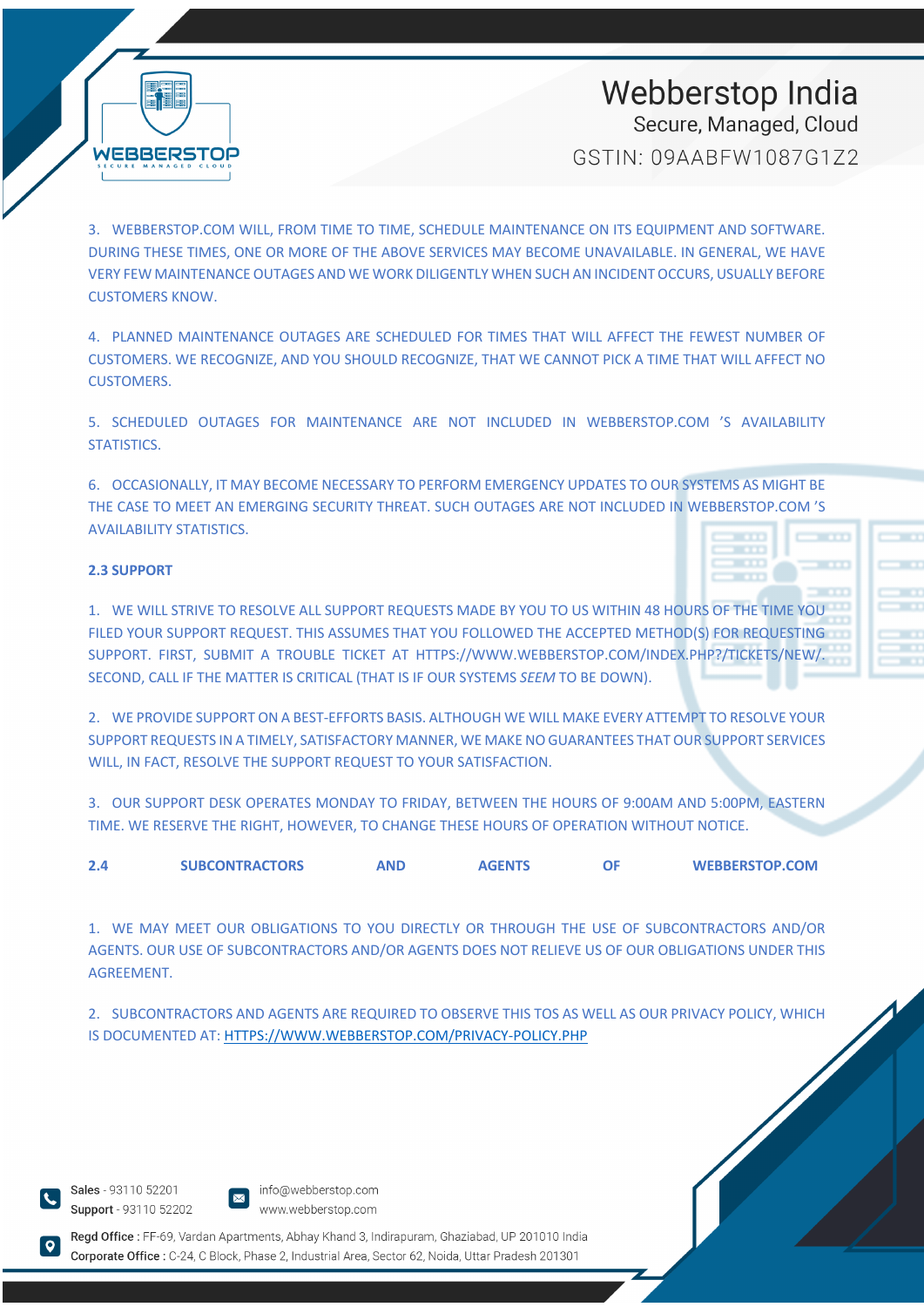

#### **2.5 OWNERSHIP OF CUSTOMER DATA AND DOMAINS**

1. WEBBERSTOP.COM MAKES NO CLAIM OR REPRESENTATION OF OWNERSHIP OVER YOUR FILES AND EMAIL AS STORED ON OUR SERVERS. YOU RETAIN FULL OWNERSHIP OF YOUR DATA.

2. WEBBERSTOP.COM MAKES NO CLAIM OR REPRESENTATION OF OWNERSHIP OVER YOUR DOMAIN NAME(S) AS REGISTERED ON OUR SERVERS OR THOSE OF OUR DOMAIN REGISTRY SERVICE. YOU RETAIN LEGAL TITLE TO YOUR DOMAIN NAME(S).

3. WEBBERSTOP.COM WILL NOT HOLD YOUR DOMAIN NAME AS A RANSOM FOR FUNDS AT ANYTIME.

#### **2.6 FILE BACKUPS**

1. WEBBERSTOP.COM WILL USE ITS BEST EFFORTS TO MAINTAIN AND BACK UP YOUR WEB HOSTING, DATABASE, AND EMAIL FILES. HOWEVER, WE DO NOT GUARANTEE THAT A BACKUP CAN BE RESTORED.

2. RESTORING BACKUPS OF CUSTOMER FILES IS AN ADDED-COST ITEM BILLED AS PER THE SERVICES AVAILED. WEBBERSTOP.COM CANNOT GUARANTEE THAT ANY RESTORATION OF A BACKUP WILL SUCCEED; REGARDLESS OF SUCCESS, YOU WILL BE BILLED FOR THE SERVICES.

#### **2.7 DOMAINS**

1. WEBBERSTOP.COM OFFERS DOMAIN NAME REGISTRY SERVICES AS A RESELLER OF SUCH SERVICES. WEBBERSTOP.COM MAKES NO REPRESENTATION OR GUARANTEE THAT ANY PARTICULAR DOMAIN NAME WILL BE AVAILABLE, REGARDLESS OF WHETHER A WHOIS SEARCH INDICATES THE DOMAIN IS AVAILABLE. WEBBERSTOP.COM ALSO MAKES NO REPRESENTATION OR GUARANTEE THAT OUR REGISTRAR WILL REGISTER A PARTICULAR DOMAIN TO THE CUSTOMER.

2. DOMAIN REGISTRY SERVICES ARE GOVERNED BY THE TERMS AND CONDITIONS OF THE REGISTRAR'S DOMAIN NAME REGISTRANT AGREEMENT, OF THE REGISTRATION PROVIDER.

#### **2.8 SPAM, SPAMMING, AND SPAMMERS**

WEBBERSTOP.COM IS TOUGH ON SPAMMERS. WEBBERSTOP.COM IS STRICT IN THE POLICY REGARDING SPAMMING FOR THE BETTERMENT OF THE INTERNET COMMUNITY AND TO PROTECT OUR CUSTOMERS. A CUSTOMER WHO SPAMS NOT ONLY IS DOING A WRONG THING, IT CAN CAUSE OUR MAIL SERVERS TO BE BLACKLISTED WHICH CAN AFFECT ALL CUSTOMERS MAIL SERVICES. WE WILL NOT KNOWINGLY HOST THE DOMAINS OF, NOR PROVIDE SERVICES TO, THOSE INVOLVED IN "SPAMMING" IN ANY CONTEXT.

Sales - 93110 52201 Support - 93110 52202

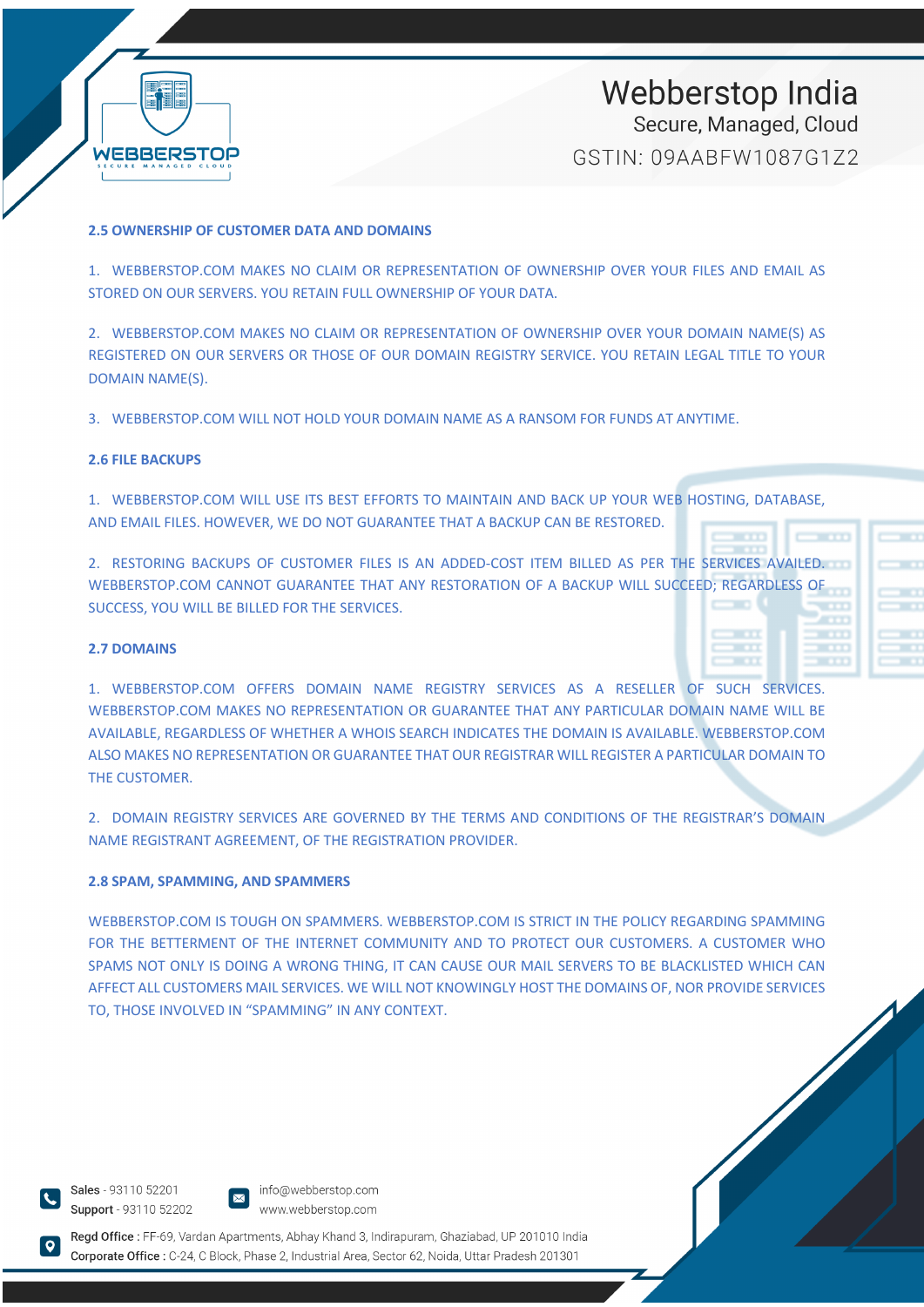

# Webberstop India

Secure, Managed, Cloud

GSTIN: 09AABFW1087G172

SPAM AND SPAMMING IS EXPRESSLY PROHIBITED BY THIS AGREEMENT. WE WILL SUSPEND OR DELETE ANY ACCOUNT THAT WE FIND TO BE INVOLVED IN SPAMMING ACTIVITIES **WITHOUT WARNING AND WITH NO REFUND OF ANY FEES**. SUSPECTED VIOLATIONS OF OUR NO-SPAM/NO SPAMMING POLICY SHOULD BE BROUGHT TO OUR ATTENTION IMMEDIATELY BY SUBMITTING A TROUBLE TICKET AT HTTPS://WWW.WEBBERSTOP.COM/INDEX.PHP?/TICKETS/NEW/.

#### **2.8.1 PENALTY.**

FURTHER, DEPENDING ON THE SEVERITY OF YOUR SPAMMING, WEBBERSTOP.COM RESERVES THE RIGHT TO CHARGE YOU BETWEEN \$1.00 - \$160.00 PER SPAM SENT THROUGH OUR NETWORK. YOUR WEB SITE CONTENT WILL ALSO BE CONFISCATED AND IT WILL BE NEVER RETURNED TO YOU.

#### **2.8.2 ACCOUNT CONTROL LOSS:**

WEBBERSTOP.COM WILL ALSO PLACE A PAGE ON YOUR WEB SITE THAT REVEALS YOU AS A SPAMMER. THIS PAGE WILL BE VIEWABLE BY ALL YOUR VISITORS UNTIL SUCH TIME AS YOU SIGN UP WITH ANOTHER PROVIDER AND DNS PROPAGATION HAS TAKEN PLACE (USUALLY 24+ HOURS). WEBBERSTOP.COM WILL EXHAUST EVERY LEGAL OPTION TO ENSURE THAT YOUR SPAMMING DAYS CEASE. IN SHORT: SPAMMERS GO ELSEWHERE. WE SEEK TO PROTECT OUR CUSTOMERS, WE HATE SPAM AND THE COUNTLESS GARBAGE EMAILS WE ALL RECEIVE EVERYDAY.

#### **2.8.3 USING THIRD PARTY MAIL SERVERS FOR SPAMMING:**

IF YOU USE THE SERVICES OF ANOTHER PROVIDER (INCLUDING BUT NOT LIMITED TO THE USE OF ADDRESS LISTS OBTAINED FROM A THIRD PARTY VENDOR OR PROVIDER) TO PROMOTE A WEB SITE HOSTED BY OR THROUGH WEBBERSTOP.COM , THEN THE PROVISIONS OF THE ABOVE POLICY SHALL APPLY AS IF THE SPAM WERE SENT THROUGH OUR SERVERS.

#### **3.0 CUSTOMER OBLIGATIONS**

#### **3.1 TERMS AND CONDITIONS OF SERVICE**

1. YOU AGREE TO ABIDE BY THESE TERMS AND CONDITIONS OF SERVICE (T0S) FOR EACH ACCOUNT YOU HAVE AT WEBBERSTOP.COM .

2. YOU AGREE THAT WEBBERSTOP.COM HAS THE RIGHT TO CHANGE THIS TOS WITHOUT PRIOR NOTICE TO YOU AND THAT YOU WILL ABIDE BY THE REVISED TOS.

Sales - 93110 52201 Support - 93110 52202

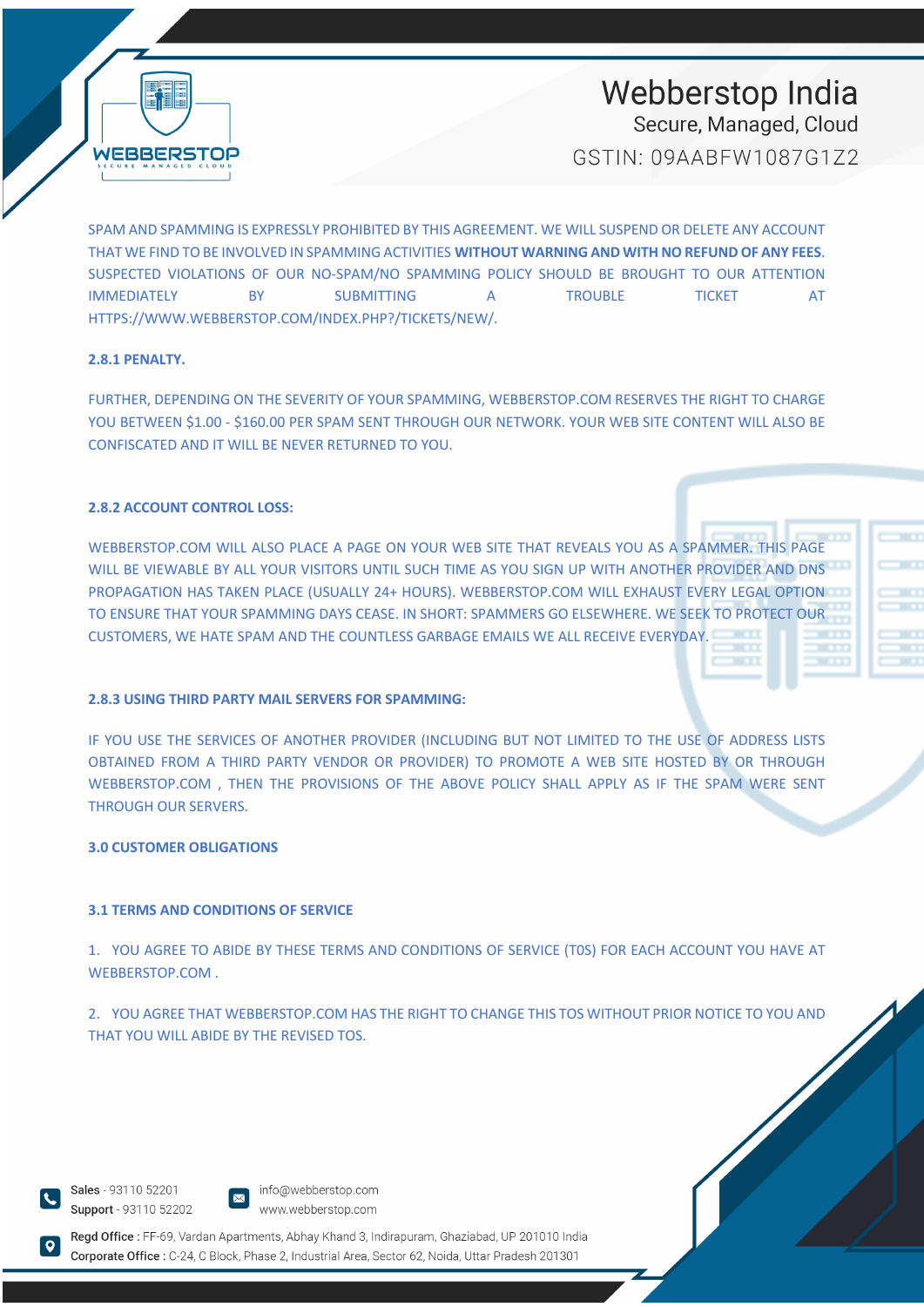

3. YOU AGREE THAT IT IS YOUR RESPONSIBILITY TO CHECK THIS TOS FOR REVISIONS ON A REGULAR BASIS. WE SUGGEST THIS SHOULD BE ONCE PER MONTH AT OUR WEBSITE POLICIES PAGE.

4. RESELLER CUSTOMERS ALSO ADDITIONALLY AGREE TO THE TERMS OF THE RESELLER TOS LOCATED AT OUR WEBSITE POLICIES PAGE.

#### **3.2 AGE OF ACCOUNT OWNER**

YOU AGREE THAT YOU ARE 18 YEARS OF AGE OR OLDER. WE CANNOT PROVIDE SERVICES TO THOSE UNDER THE AGE OF 18 WITHOUT THE EXPRESS WRITTEN PERMISSION OF THAT PERSON'S PARENT OR LEGAL GUARDIAN. THIS PERMISSION MUST BE SENT TO US BY POSTAL MAIL AND MUST INCLUDE PROOF THAT THE PERSON PROVIDING THE PERMISSION IS, INDEED, THE MINOR'S PARENT OR LEGAL GUARDIAN.

#### **3.3 BILLING POLICY**

1. YOU AGREE TO THE TERMS AND CONDITIONS OF OUR BILLING AGREEMENT, WHICH IS DOCUMENTED AT OUR WEBSITE ON OUR POLICIES PAGE.

2. **OVER LIMIT FEES AND CHARGES:** YOU WILL NOT EXCEED THE BANDWIDTH, STORAGE AND E-MAIL USAGE LIMITS OUTLINED BY YOUR PARTICULAR WEB HOSTING PACKAGE. IF YOU USE ANY BANDWIDTH OR STORAGE SPACE IN EXCESS OF THE AGREED UPON NUMBER OF MEGABYTES PER MONTH OR IF YOU EXCEED E-MAIL STORAGE AND ATTACHMENT SIZE LIMITATIONS, WEBBERSTOP.COM MAY, IN ITS SOLE DISCRETION, ASSESS YOU WITH ADDITIONAL CHARGES. IF WEBBERSTOP.COM ELECTS TO TAKE ANY CORRECTIVE ACTION, WEBBERSTOP.COM WILL NOT REFUND ANY UNUSED PRE-PAID FEES. **YOUR USE OF YOUR ACCOUNT AND ACCESS TO IT IS YOUR RESPONSIBILITY.** YOU ARE RESPONSIBLE FOR ANY UNAUTHORIZED ACCESS TO YOUR ACCOUNT RESULTING IN BANDWIDTH, STORAGE AND/OR E-MAIL USAGE EXCEEDING THE LIMITS OUTLINED IN YOUR PARTICULAR WEB HOSTING PACKAGE SPECIFICATIONS AND RESULTANT CHARGES.

3. YOU AGREE THAT HOSTING SERVICES ARE BILLED **IN ADVANCE** BASED ON THE TERMS OF THE HOSTING PLAN TO WHICH YOU SUBSCRIBED.

4. YOU AGREE THAT WEBBERSTOP.COM RESERVES THE RIGHT TO CHANGE THE FEE CHARGED FOR ANY WEBBERSTOP.COM SERVICES UNDER THIS AGREEMENT UPON ADVANCE NOTICE TO YOU. THE FEE CHANGE WILL BECOME EFFECTIVE AT YOUR NEXT RENEWAL.

5. IF YOU PAID BY CREDIT CARD, YOU AGREE THAT WEBBERSTOP.COM MAY RENEW YOUR ACCOUNT AUTOMATICALLY FOR A TERM IDENTICAL TO YOUR MOST RECENT PREVIOUS TERM. IF, FOR EXAMPLE, YOU WERE ON AN ANNUAL TERM, THE AUTOMATIC RENEWAL WOULD BE FOR ONE YEAR. IF YOU WERE ON A MONTHLY TERM, THE AUTOMATIC RENEWAL WOULD BE FOR ONE MONTH.

Sales - 93110 52201 Support - 93110 52202

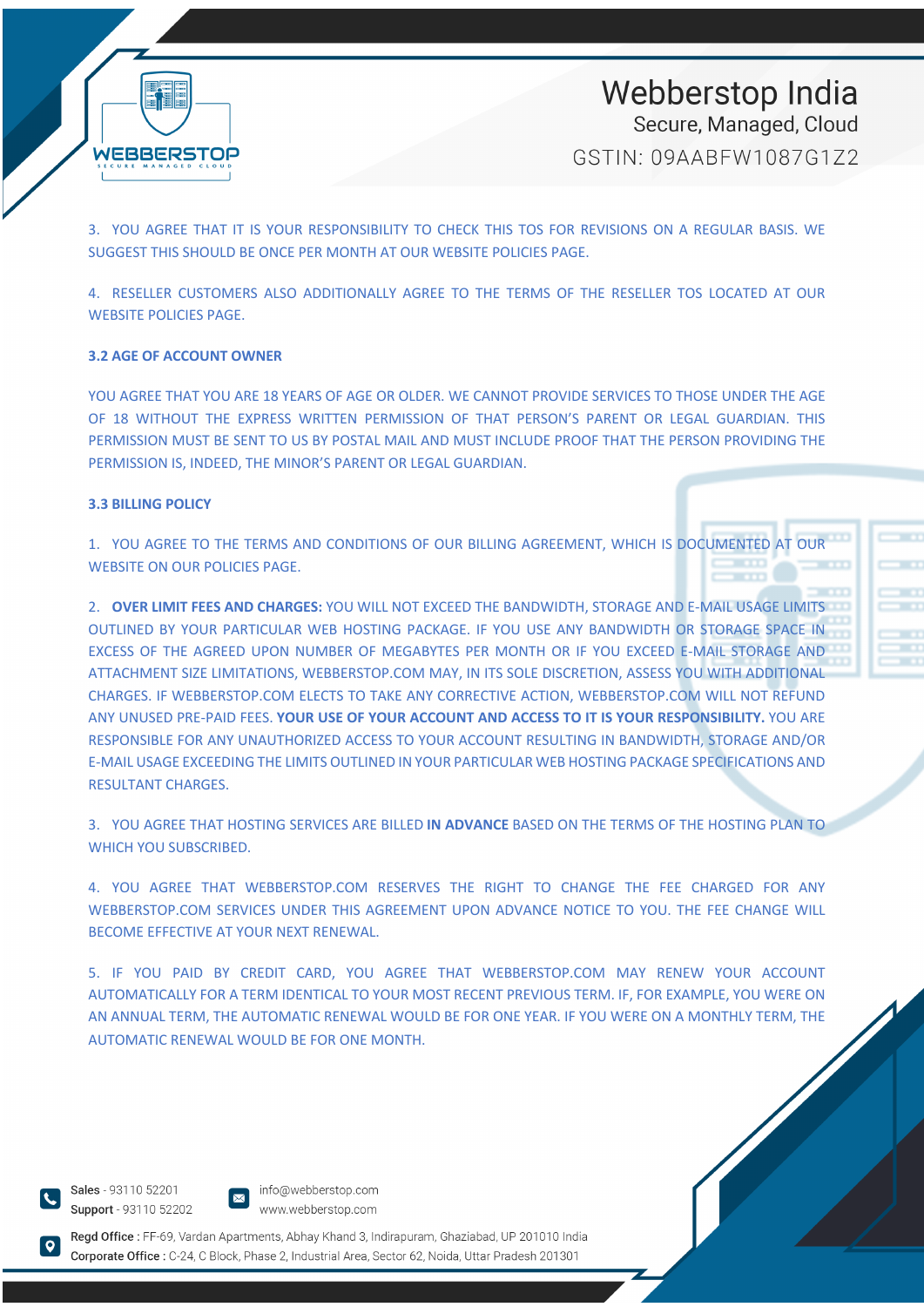

6. IF YOU PAID BY CREDIT CARD, YOU FURTHER AGREE THAT WEBBERSTOP.COM MAY CONTINUE TO RENEW YOUR ACCOUNT INDEFINITELY UNTIL SUCH TIME AS YOU NOTIFY US IN WRITING (BY EMAIL, POSTAL MAIL, OR FAX) THAT YOU WISH TO CANCEL YOUR ACCOUNT. SEE ACCOUNT CANCELLATION FOR DETAILS OF THE CANCELLATION PROCESS.

7. YOU AGREE THAT THERE ARE **NO REFUNDS** AFTER SERVICE PROVISIONING.

8. YOU AGREE THAT WE RESERVE THE RIGHT TO OFFER PROMOTIONAL RATES WHICH MAY OR MAY NOT BE MORE FAVORABLE THAN THE TERMS UNDER WHICH YOU ENTERED THIS AGREEMENT. ANY SUCH PERIODIC SPECIAL RATES SHALL NOT EFFECT THE THEN EXISTING RIGHTS AND RESPONSIBILITIES OF EACH PARTY.

9. YOU AGREE THAT YOU MAY NOT CANCEL YOUR EXISTING ACCOUNT AND RE-SUBSCRIBE TO TAKE ADVANTAGE OF A PROMOTIONAL OFFER.

10. YOU AGREE THAT WEBBERSTOP.COM MAY, AT ITS OPTION, SUSPEND OR DELETE YOUR ACCOUNT FOR NON-PAYMENT IF YOUR ACCOUNT IS 10 DAYS OR LONGER PAST-DUE.

11. YOU AGREE THAT ALL PAST-DUE AMOUNTS ARE DUE AND PAYABLE BEFORE YOU CAN CANCEL YOUR ACCOUNT.

12. YOU AGREE THAT IF WE MUST USE A COLLECTIONS AGENCY TO RECOVER PAST-DUE AMOUNTS, YOU ARE LIABLE FOR ALL FEES, AND COLLECTION COSTS.

#### **3.4 DOMAIN REGISTRATION**

1. YOU AGREE THAT YOU ARE RESPONSIBLE FOR THE RENEWAL AND RENEWAL FEES OF ANY DOMAIN(S) THAT YOU HAVE REGISTERED AT, OR TRANSFERRED TO, THE WEBBERSTOP.COM REGISTRAR. WEBBERSTOP.COM DOES NOT AUTOMATICALLY RENEW, OR BILL FOR, DOMAIN REGISTRATIONS.

2. YOU FURTHER AGREE TO BE BOUND BY THE UNIFORM DOMAIN-NAME DISPUTE-RESOLUTION POLICY (UDRP) SPECIFIED BY THE INTERNET CORPORATION FOR ASSIGNED NAMES AND NUMBERS (ICANN). THE UDRP IS DOCUMENTED AT:

#### **HTTP://WWW.ICANN.ORG/UDRP/UDRP.HTM**

Sales - 93110 52201 Support - 93110 52202

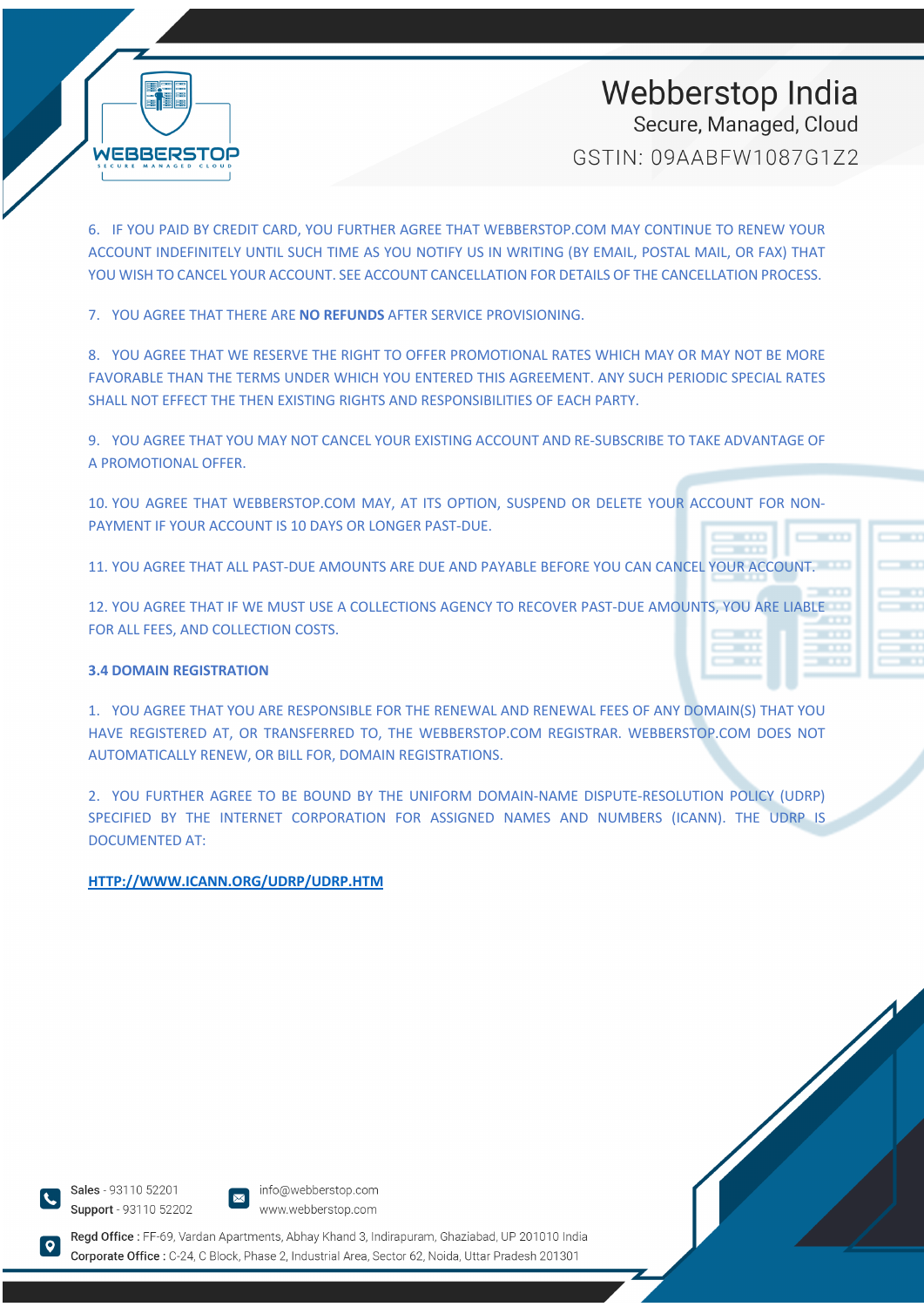

#### **3.5 ACCOUNT CANCELLATION BY CUSTOMER**

1. YOU AGREE THAT ACCOUNT CANCELLATION MUST BE DONE ACCORDING TO THE PROCEDURE OUTLINED IN OUR CANCELLATION POLICY, WHICH IS DOCUMENTED IN OUR BILLING AGREEMENT ON OUR WEBSITE POLICIES WEB PAGE.

2. YOU FURTHER AGREE THAT THE ABOVE-REFERENCED CANCELLATION PROCEDURE IS THE **ONLY** MANNER IN WHICH YOU MAY CANCEL YOUR ACCOUNT WITH US.

3. IF YOU PAID BY CREDIT CARD, YOU AGREE THAT WEBBERSTOP.COM MAY RENEW YOUR HOSTING SUBSCRIPTION AUTOMATICALLY UNTIL SUCH TIME AS YOU NOTIFY US IN WRITING (BY EMAIL, POSTAL MAIL, OR FAX) THAT YOU WISH TO CANCEL YOUR ACCOUNT.

4. YOU AGREE THAT ALL PAST-DUE AMOUNTS ARE DUE AND PAYABLE BEFORE YOU CAN CANCEL YOUR ACCOUNT.

#### **3.6 USE OF SHARED RESOURCES**

WEBBERSTOP.COM OPERATES A SHARED HOSTING ENVIRONMENT, WHICH MEANS THAT THERE ARE MULTIPLE CUSTOMERS HOSTED ON ANY GIVEN SERVER. (UNLESS YOU HAVE A VPS OR DEDICATED SERVER WITH US) IN LIGHT OF THIS:

• **MAXIMUM DAILY SMTP EMAILS:** WE DO NOT ALLOW CLIENTS TO SEND MORE THAN 1000 E-MAILS PER HOUR FROM A SHARED HOSTING ACCOUNT. IF YOU NEED TO SEND MORE THAN 1000 E-MAILS PER HOUR, OPEN A SUPPORT TICKET AT HTTPS://WWW.WEBBERSTOP.COM. WE RESERVE THE RIGHT TO UPHOLD THIS LIMIT EVEN IF YOU REQUEST THAT IT BE INCREASED.

• **WEBSITE DEVELOPMENT:** YOU AGREE TO DESIGN YOUR WEBSITES IN SUCH A MANNER AS TO AVOID OVERLOADING OUR SERVERS BY CONSUMING INORDINATELY LARGE AMOUNTS OF RESOURCES SUCH AS PROCESSOR TIME, SYSTEM MEMORY, AND NETWORK BANDWIDTH.

• **EXCESSIVE CPU USAGE ON A SHARED HOSTING ENVIRONMENT:** YOU ACKNOWLEDGE AND AGREE THAT YOU ARE PAYING FOR A HOST PLAN ON A *SHARED HOSTING ENVIRONMENT*. YOU AGREE THAT YOU ARE NOT PAYING FOR A DEDICATED MANAGED SERVER AND THAT YOU WILL NOT TRY TO USE YOUR SHARED HOST PLAN AS A DEDICATED SERVER. OUR HOST PLANS OFFER A GENEROUS AMOUNT OF BANDWIDTH AND RESOURCES AND 95% OF OUR CUSTOMERS WILL NEVER REACH THEIR HOST PLAN RESOURCE LIMITS UNLESS THEY ARE OFFERING SHAREWARE, VIDEO, LARGE SOUND FILES, IMAGE AND MULTIMEDIA ARCHIVES, OR ARE MIRROR SITES OR ANY SITE WHOSE PRIMARY PURPOSE IS FILE DISTRIBUTION. **WE STRONGLY DISCOURAGED YOU FROM STORING ANY FILES THAT CAUSE EXCESSIVE TRAFFIC ON THE SERVERS AND WE STRONGLY DISCOURAGE CUSTOMERS FROM TREATING OUR NETWORK AS IF THE SERVER IS THEIR OWN DEDICATED SERVER.**

Sales - 93110 52201 Support - 93110 52202

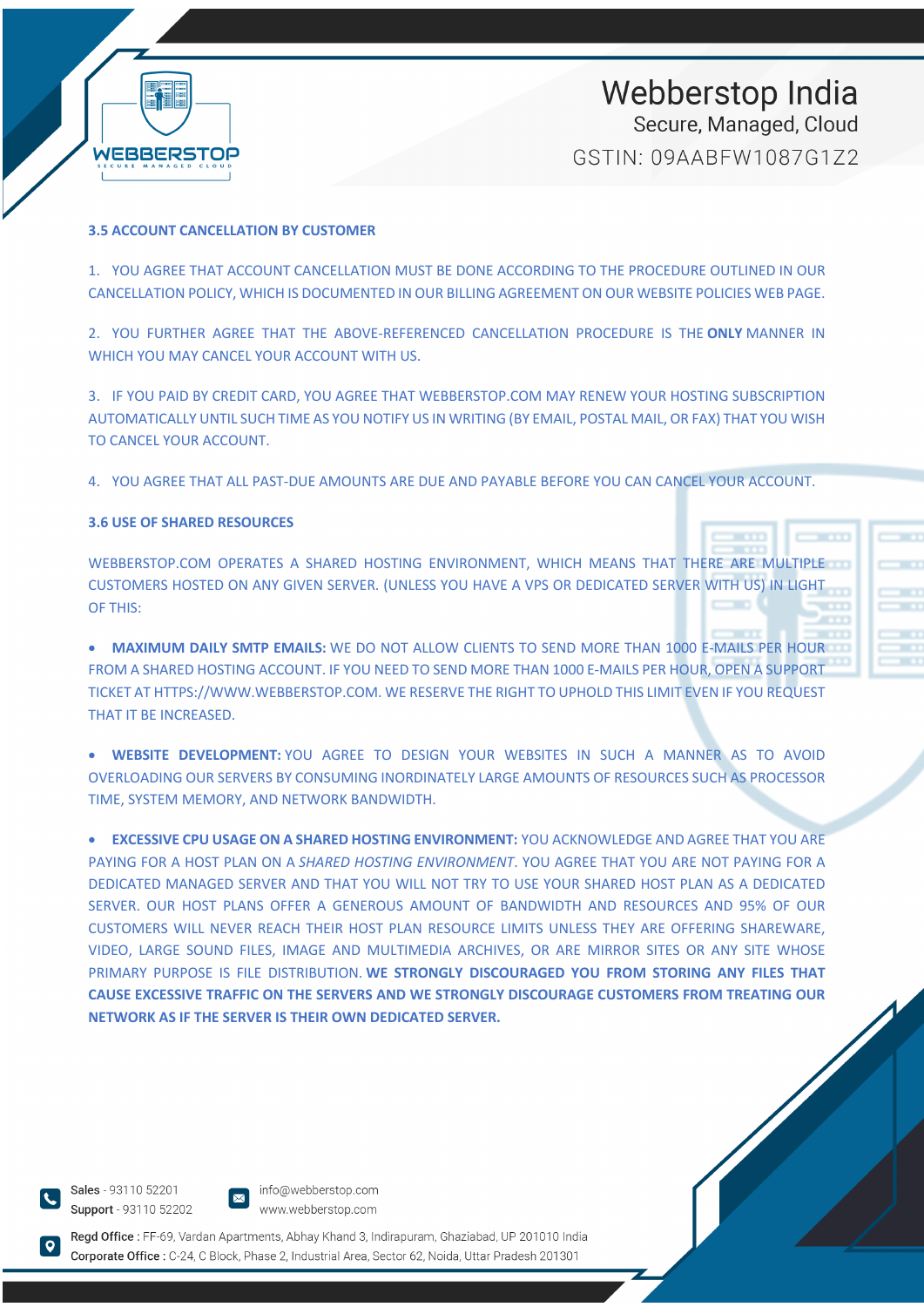# Webberstop India Secure, Managed, Cloud

**• DIENS ENSE YOU AGREE TO NOT USE YOUR SHARED HOSTING ACCOUNT AS A BACKUR STORAGE SERVER AND** THAT THE FILES YOU UPLOAD ARE THERE BECAUSE IT IS REQUIRED BY YOUR WEBSITE OR SERVICES.

SHARED SERVER HOSTING ACCOUNTS ARE LIMITED IN USE OF THE AMOUNT OF SERVER RESOURCES. SHARED SERVER RESOURCE ABUSE INCLUDES ANY PROCESS OR SERVICE USAGE THAT AFFECTS NORMAL SHARED SERVER OPERATION, RESOURCES OR CONNECTIVITY, AND WHICH CAUSES A SERVER TO BECOME OVERLOADED. SHARED SERVER RESOURCES INCLUDE CPU AND MEMORY USAGE, NUMBER OF CONCURRENT PROCESSES, NUMBER OF CONCURRENT PORT OR DATABASE CONNECTIONS AND TOTAL BANDWIDTH.

YOU AGREE TO NOT USE EXCESSIVE AMOUNTS OF CPU, OR MEMORY ON THE SERVER THAT YOUR HOST PLAN RESIDES. YOU ALSO AGREE NOT TO USE OUR SERVERS OR NETWORK AS A PRODUCTION SERVER AS IF IT WERE A DEDICATED SERVER FOR JUST YOUR ACCOUNT. SHOULD YOUR USE OF YOUR WEB HOST ACCOUNT RESULT IN AN OVERLY HIGH LOAD ON ANY OF THE NETWORK'S EQUIPMENT, IN WEBBERSTOP.COM 'S SOLE DISCRETION, WEBBERSTOP.COM MAY SUSPEND YOUR ACCOUNT UNTIL THE CAUSE OF ANY SUCH OVERLOAD IS DETERMINED AND RESOLVED. YOU AGREE THAT WEBBERSTOP.COM WILL HAVE NO LIABILITY TO YOU OR ANY OF YOUR END USERS DUE TO ANY CORRECTIVE ACTION THAT WEBBERSTOP.COM MAY TAKE AND THAT YOU WILL NOT BE ENTITLED TO A REFUND OF ANY FEES PAID IN ADVANCE PRIOR TO THE CORRECTIVE ACTION. WEBBERSTOP.COM SHALL BE THE SOLE ARBITER OF WHAT IS CONSIDERED TO BE A HIGH SERVER USAGE LEVEL. *NOTE THAT WEBBERSTOP.COM IS NOT RESPONSIBLE FOR VALIDATING OR TESTING YOUR CODE NOR DO WE PROVIDE HTML OR SOFTWARE CODING ASSISTANCE.*

*NOTE: POSSIBLE CAUSES OF SERVER RESOURCE ABUSE INCLUDE, BUT ARE NOT LIMITED TO, THE USE OF: CGI, PERL, SENDMAIL, MYSQL, MSSQL, PHP, ASP, HTTP, SMTP, POP3 AND FTP. IF SERVER RESOURCE ABUSE IS DETECTED, POSSIBLE ACTIONS INCLUDE, BUT ARE NOT LIMITED TO: DISABLING OF THE OFFENDING SCRIPT OR SCRIPTS, DISABLING OF THE SPECIFIC SERVICE, DISABLING OF THE ENTIRE ACCOUNT OR ACCOUNT CANCELLATION. IF SERVER OVERLOAD IS A RESULT OF SERVER RESOURCE ABUSE, THESE ACTIONS WILL BE TAKEN AFTER CONSULTATION WITH THE CLIENT IN QUESTION.*

#### **3.7 EMAIL ABUSE**

THE FOLLOWING ACTIVITIES ARE CONSIDERED AS EMAIL ABUSE AND ARE PROHIBITED:

1. UNSOLICITED BULK EMAILING AND MASS EMAILING. ALL ACCOUNTS, CUSTOMER WEBSITE PAGES AND CUSTOMER DATABASE APPLICATIONS/SCRIPTS CANNOT BE USED FOR MASS EMAILING OF ANY TYPE USING WEBBERSTOP.COM MAIL SERVERS. THIS INCLUDES, BUT NOT LIMITED TO COMMERCIAL ADVERTISING, MASS MAILING MORE THAN 100O SMTP EMAILS PER HOUR PER EMAIL ACCOUNT, INFORMATIONAL ANNOUNCEMENTS, CHARITY REQUESTS, PETITIONS FOR SIGNATURES, AND POLITICAL OR RELIGIOUS TRACTS. SUCH EMAILS MAY ONLY BE SENT IN IF THE RECEIVER EXPLICITLY REQUESTED SUCH INFORMATION DIRECTLY FROM YOU.

Sales - 93110 52201 Support - 93110 52202

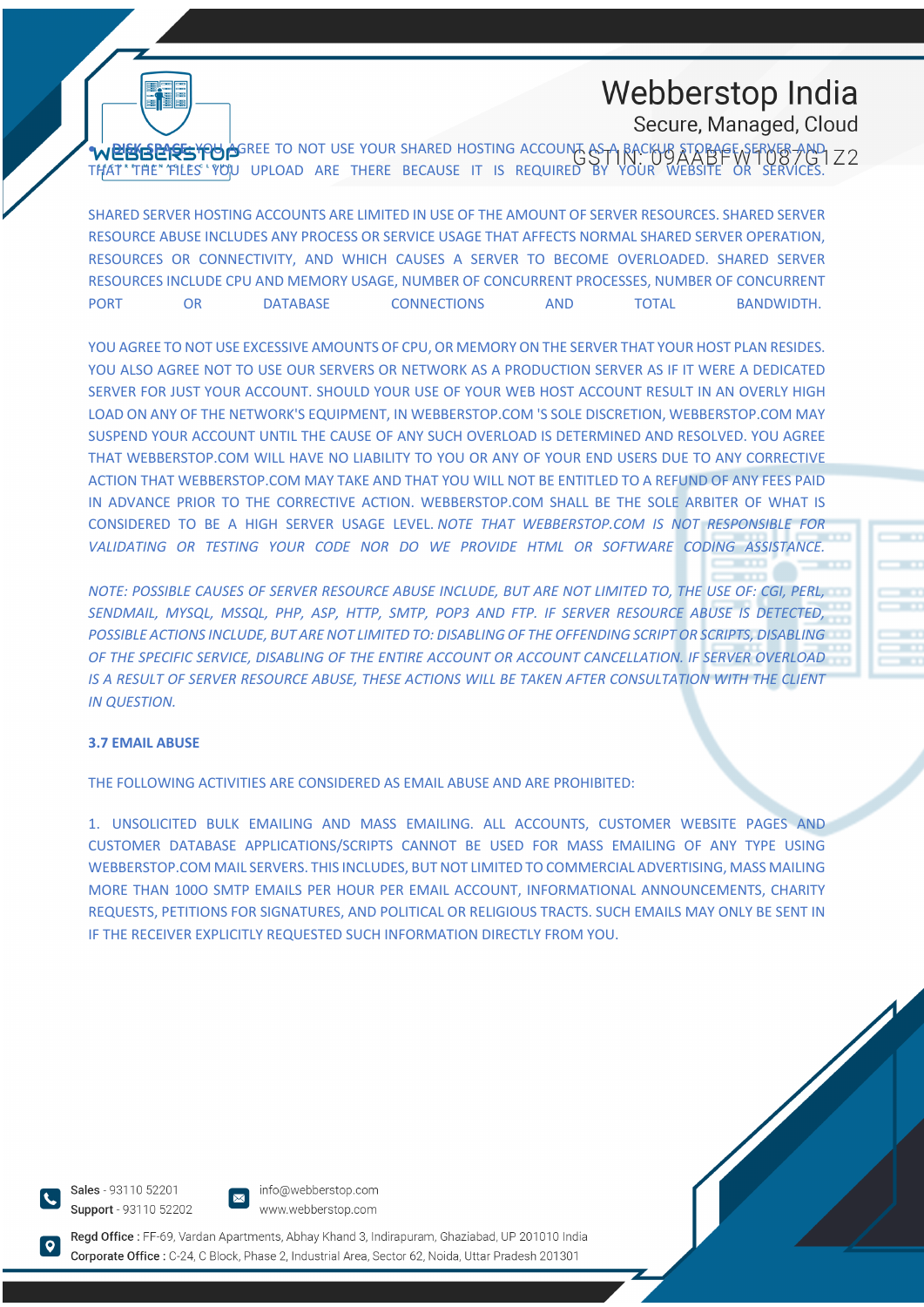

2. STEALTH EMAILING. THIS INCLUDES FORGING, ALTERING OR REMOVING EMAIL HEADERS

3. MAIL BOMBING. THIS INCLUDES SENDING A LARGE NUMBER OF EMAILS TO DISRUPT OR COMPROMISE A SERVERS, SYSTEMS OR NETWORK

4. EMAILING THAT MAY HARASS OR INTIMIDATE OTHERS. THIS INCLUDES HARASSMENT OR INTIMIDATION THROUGH FREQUENCY OF EMAILS, SIZE OF EMAILS AND THE LANGUAGE OF EMAILS. IF THE RECIPIENT ASKS TO STOP, YOU MUST DISCONTINUE SENDING ANY FURTHER EMAILS

5. NEWSGROUP SPAMMING. THIS INCLUDES UNWELCOME COMMERCIAL ADVERTISING AND POSTING THAT MAY BE AGAINST THE RULES OF A USENET DISCUSSION GROUP OR MAILING LIST.

SUCH ACTIVITIES CARRIED OUT FROM SERVERS/SYSTEMS NOT MANAGED BY WEBBERSTOP.COM ARE ALSO PROHIBITED IF THEY LINK TO WEBSITES, CONTENT OR MATERIAL HOSTED ON WEBBERSTOP.COM 'S SERVERS/SYSTEMS.

EMAILING ABUSE CARRIES A FINE OF UP TO \$160 CAD PER EMAIL MESSAGE SENT, DEPENDING ON THE SEVERITY OF THE VIOLATION. *EMAIL ABUSE IS ALSO GROUNDS FOR IMMEDIATE SUSPENSION OF YOUR SERVICE ACCOUNT AND AN APPROPRIATE LEGAL ACTION.* WEBBERSTOP.COM RESERVES THE RIGHT TO DETERMINE, IN ITS SOLE AND ABSOLUTE DISCRETION, WHAT CONSTITUTES A VIOLATION OF THIS PROVISION.

#### **3.8 SECURITY**

1. YOU AGREE THAT MAINTAINING THE SECURITY AND INTEGRITY OF ITS NETWORK IS A PRIME RESPONSIBILITY OF WEBBERSTOP.COM AND THAT IN LIGHT OF THIS, WEBBERSTOP.COM MAY SUSPEND YOUR ACCOUNT WITHOUT NOTICE IF IT PERCEIVES YOUR ACCOUNT TO BE A RISK TO THE SECURITY OF OUR NETWORK AND/OR OTHER CUSTOMERS.

2. YOU AGREE THAT IN THE EVENT OF A SECURITY BREACH INVOLVING YOUR ACCOUNT, YOU ARE LIABLE FOR ANY UNAUTHORIZED USE OF YOUR ACCOUNT, YOUR WEBSITE, AND YOUR EMAIL. YOU ARE ALSO LIABLE FOR ANY DAMAGES THE SECURITY BREACH MAY CAUSE TO WEBBERSTOP.COM 'S SERVERS, NETWORK, AND OTHER CUSTOMERS AND FOR THE COSTS WEBBERSTOP.COM MAY INCUR IN RETURNING OUR SERVICE TO ITS NORMAL STATE.

3. YOU AGREE THAT IF THERE ARE TWO OR MORE SECURITY BREACHES OF YOUR ACCOUNT(S) AND/OR EMAIL, THAT WEBBERSTOP.COM HAS THE RIGHT TO SUSPEND OR CANCEL YOUR ACCOUNT ON FIVE (5) DAYS NOTICE.

Sales - 93110 52201 Support - 93110 52202

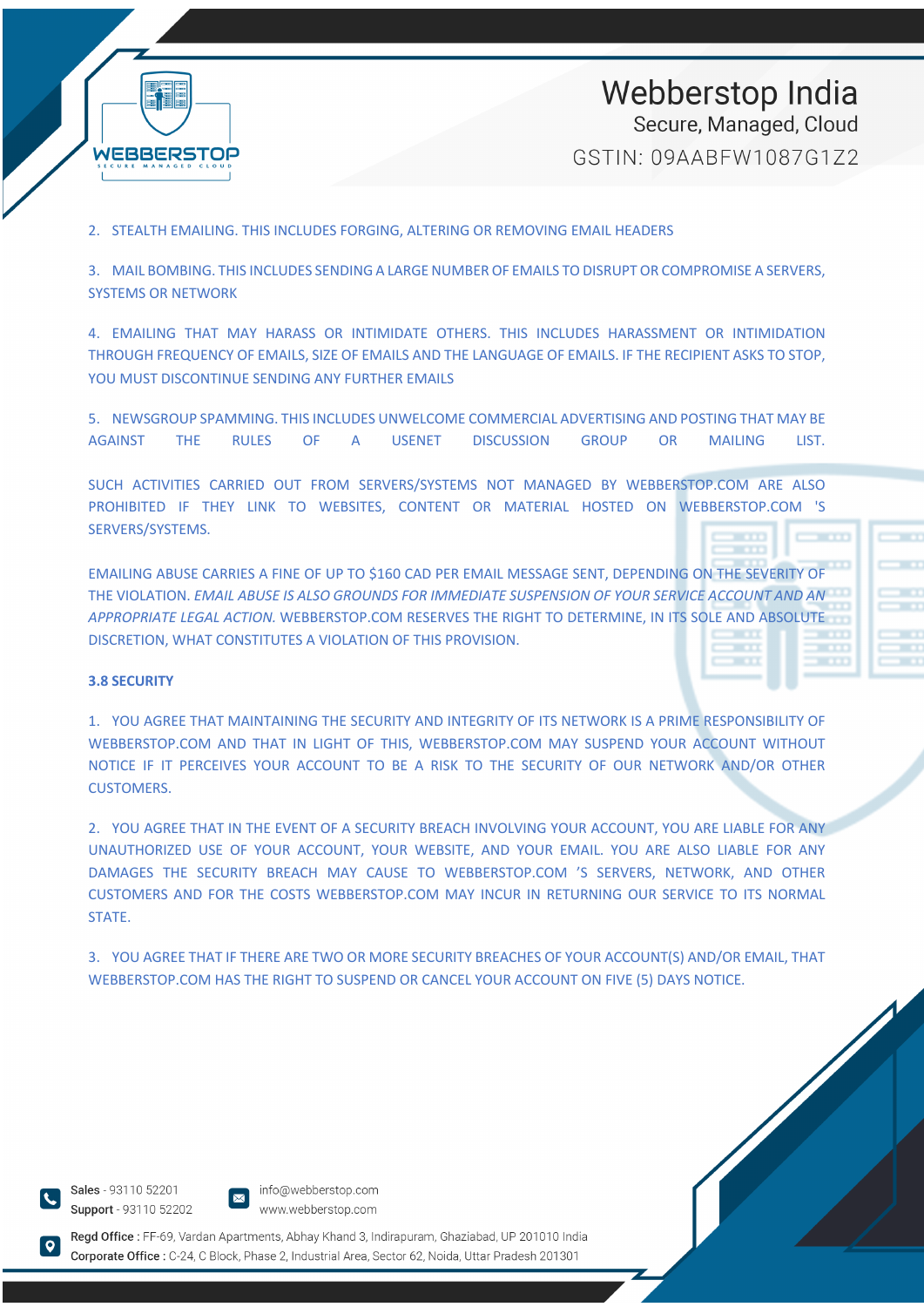Webberstop India Secure, Managed, Cloud

GSTIN: 09AABFW1087G172

4. YOU AGREE THAT IT IS YOUR RESPONSIBILITY TO MAINTAIN THE CONFIDENTIALITY OF PASSWORDS FOR YOUR CONTROL PANEL AND EMAIL ACCOUNTS. WE STRONGLY RECOMMEND THAT YOU CREATE AND USE "STRONG" PASSWORDS. STRONG PASSWORDS ARE AT LEAST SEVEN (8) CHARACTERS IN LENGTH, CONSIST OF A MIX OF UPPER-AND LOWER-CASE ALPHABETIC CHARACTERS, NUMERIC CHARACTERS, AND IDEALLY, ONE OR MORE SPECIAL CHARACTERS (E.G., #, \$, %, \*, AND SO ON). UNDER NO CIRCUMSTANCES SHOULD YOU USE PASSWORDS SUCH AS YOUR NAME, THE NAMES OF YOUR CHILDREN OR PETS, YOUR BIRTH DATE, AND SO ON. THESE ARE PRIME CANDIDATES FOR ABUSE BY HACKERS.

5. YOU AGREE THAT NO SECURITY SYSTEM IS 100 PERCENT FAILSAFE AND THAT YOUR PUBLIC FILES, EMAIL, AND PERSONAL INFORMATION COULD POTENTIALLY BE COMPROMISED BY ONLINE ATTACKS AGAINST OUR NETWORK AND SERVER SECURITY MECHANISMS OR PHYSICAL ATTACKS AGAINST OUR FACILITIES. WEBBERSTOP.COM GOES TO SIGNIFICANT LENGTHS TO ENSURE THAT ITS SYSTEMS AND FACILITIES ARE SECURE, HOWEVER, WE CANNOT ABSOLUTELY GUARANTEE THAT NO SECURITY BREACHES WILL OCCUR.

#### **3.9 INCOMING EMAIL BLACKLISTING**

**WEBBERSTOP** 

YOU AGREE THAT WEBBERSTOP.COM MAY BLOCK INCOMING EMAIL FROM ANY OPEN MAIL RELAY, INTERNET PROTOCOL (IP) ADDRESS, OR OTHER SOURCE IF WE BELIEVE THAT SOURCE IS BEING USED TO SEND SPAM TO WEBBERSTOP.COM CUSTOMERS. SPAM CAN SO OVERBURDEN OUR MAIL SERVERS THAT ALL CUSTOMERS CAN EXPERIENCE SLOWDOWNS IN RECEIVING MAIL AND EVEN, POTENTIALLY, LOST MAIL.

#### **3.10 SYSTEM AND NETWORK ABUSE**

YOU AGREE NOT VIOLATE, NOR WILL YOU TRY TO VIOLATE, THE SECURITY OF OUR NETWORK AND SERVERS. DOING SO WILL RESULT IN THE IMMEDIATE TERMINATION OF YOUR ACCOUNT WITHOUT NOTICE OR REFUND. YOU WILL ALSO BE PROSECUTED TO THE FULLEST EXTENT OF THE LAW AND YOU WILL BE LIABLE FOR ALL DAMAGES THAT OCCUR AS A RESULT OF YOUR INTRUSION OR INTRUSION ATTEMPT AS WELL AS COSTS TO RETURN WEBBERSTOP.COM 'S SYSTEMS AND NETWORK TO ITS NORMAL STATE. EXAMPLES OF SUCH VIOLATIONS INCLUDE, BUT ARE NOT LIMITED TO:

• ATTEMPTING TO GAIN UNAUTHORIZED ACCESS TO OUR SERVERS, NETWORK SYSTEMS, OR THE DATA STORED ON THESE DEVICES

- CONDUCTING SCANS OR OTHER PROBES OF OUR NETWORK TO TEST FOR VULNERABILITIES
- BREACHING AUTHENTICATION MEASURES TO GAIN UNAUTHORIZED ACCESS TO ANY ACCOUNT OR SERVICE

Sales - 93110 52201 Support - 93110 52202

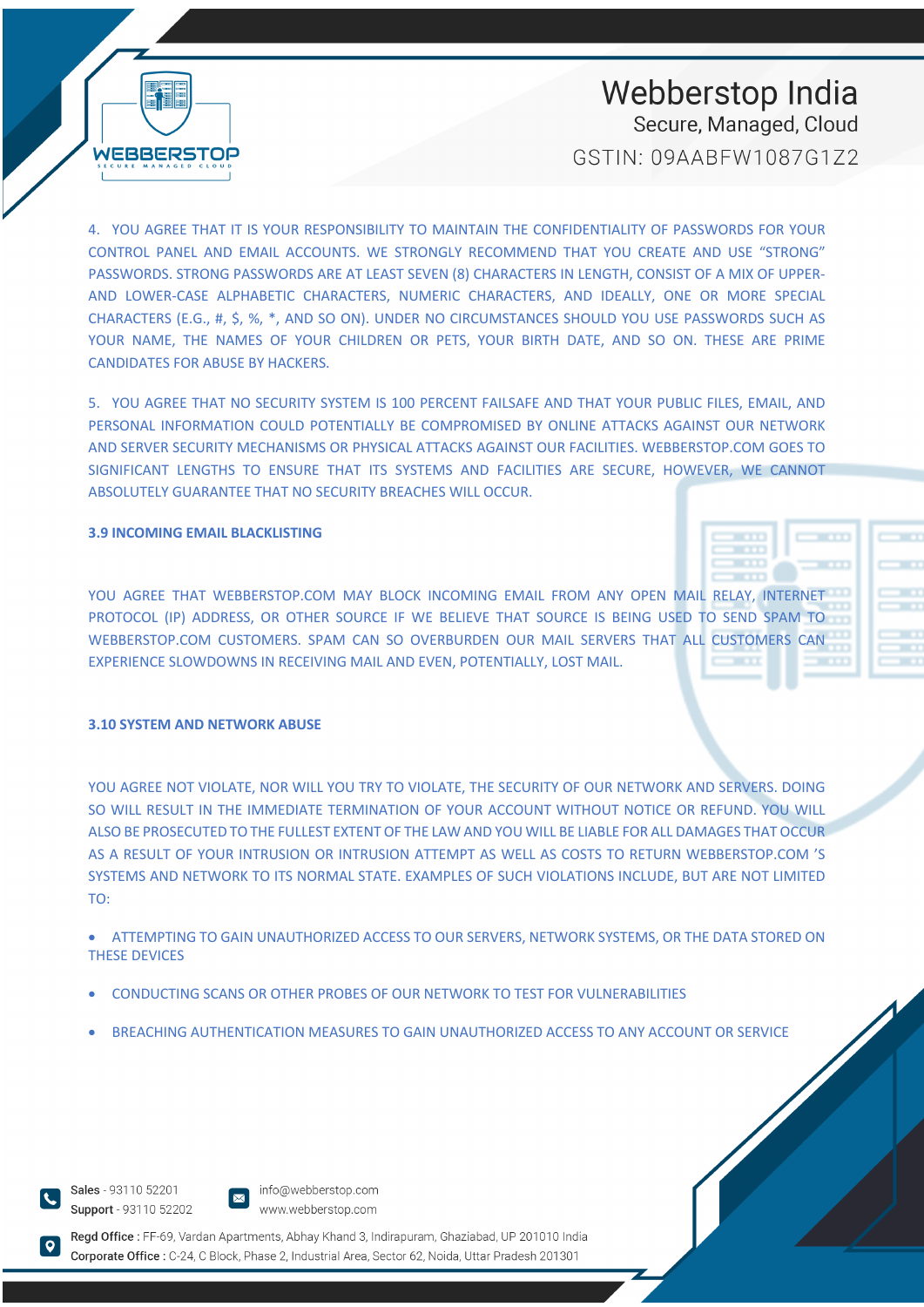

• INTERFERING WITH ANY SERVICE TO ANY CUSTOMER OF WEBBERSTOP.COM OR ANY HOST OR NETWORK, EITHER WEBBERSTOP COM 'S OR OTHERWISE

- **MAIL BOMBING**
- FORGING ANY TCP/IP HEADER OR ANY EMAIL OR USENET MESSAGE HEADER
- CONDUCTING ANY TYPE OF DENIAL OF SERVICE (DOS) OR DISTRIBUTED DENIAL OF SERVICE (DDOS) ATTACK

• **IN REGARDS TO PROXIES:** ANONYMOUS PROXIES, COOKIE HIDING PROXIES, EMAIL PROXIES, AND ANY OTHER FORM OF PROXY IS NOT ALLOWED ON ANY SERVER. ANY PROXY FOUND RUNNING ON ANY ACCOUNT WILL BE IMMEDIATELY DISABLED, AND THE USER NOTIFIED. IF ATTEMPTS TO CONTINUE RUNNING PROXIES ARE MADE, THE ACCOUNT MAY BE SUSPENDED WITHOUT FURTHER NOTICE GIVEN. PROXIES ARE DEEMED TO BE SERVER ABUSE. THEY CONSUME MANY CPU CYCLES, BANDWIDTH, AND USE HIGH AMOUNTS OF MEMORY. THIS INCLUDES ALL FORMS OF PROXIES THAT MAY BE RUN, FROM CGI, PERL, PHP, PYTHON, ASP, AND ASP.NET, OR ANY OTHER SCRIPTING LANGUAGE, ALONG WITH ANY FORM OF XML BASED PROXIES.

#### **3.11 VIRUSESWORMS , TROJANS, "MALWARE"**

YOU AGREE NOT TO DELIBERATELY DISTRIBUTE VIRUSES, WORMS, TROJANS, OTHER "MALWARE," OR TOOLS TO CREATE SAME FROM YOUR WEBSITE OR THROUGH YOUR EMAIL ACCOUNTS. DOING SO WILL RESULT IN THE IMMEDIATE TERMINATION OF YOUR ACCOUNT WITHOUT NOTICE OR REFUND.

#### **3.12 COMMON GATEWAY INTERFACE (CGI) SCRIPTS**

YOU AGREE THAT IF YOU'RE RUNNING A CGI SCRIPT THAT POSES A SECURITY RISK TO WEBBERSTOP.COM 'S NETWORK AND/OR OTHER CUSTOMERS, THAT FACILITATES SPAMMING, OR THAT ADVERSELY AFFECTS SYSTEM PERFORMANCE, THE SCRIPT WILL BE TERMINATED AND THEN REMOVED WITHOUT PRIOR NOTICE.

#### **3.13 INTERNET RELAY CHAT (IRC)**

WEBBERSTOP.COM DOES NOT PERMIT YOU TO RUN IRC AND IRC BOTS FROM YOUR ACCOUNT. DOING SO MAY RESULT IN SUSPENSION OR TERMINATION OF YOUR ACCOUNT WITHOUT NOTICE.

Sales - 93110 52201 Support - 93110 52202



info@webberstop.com www.webberstop.com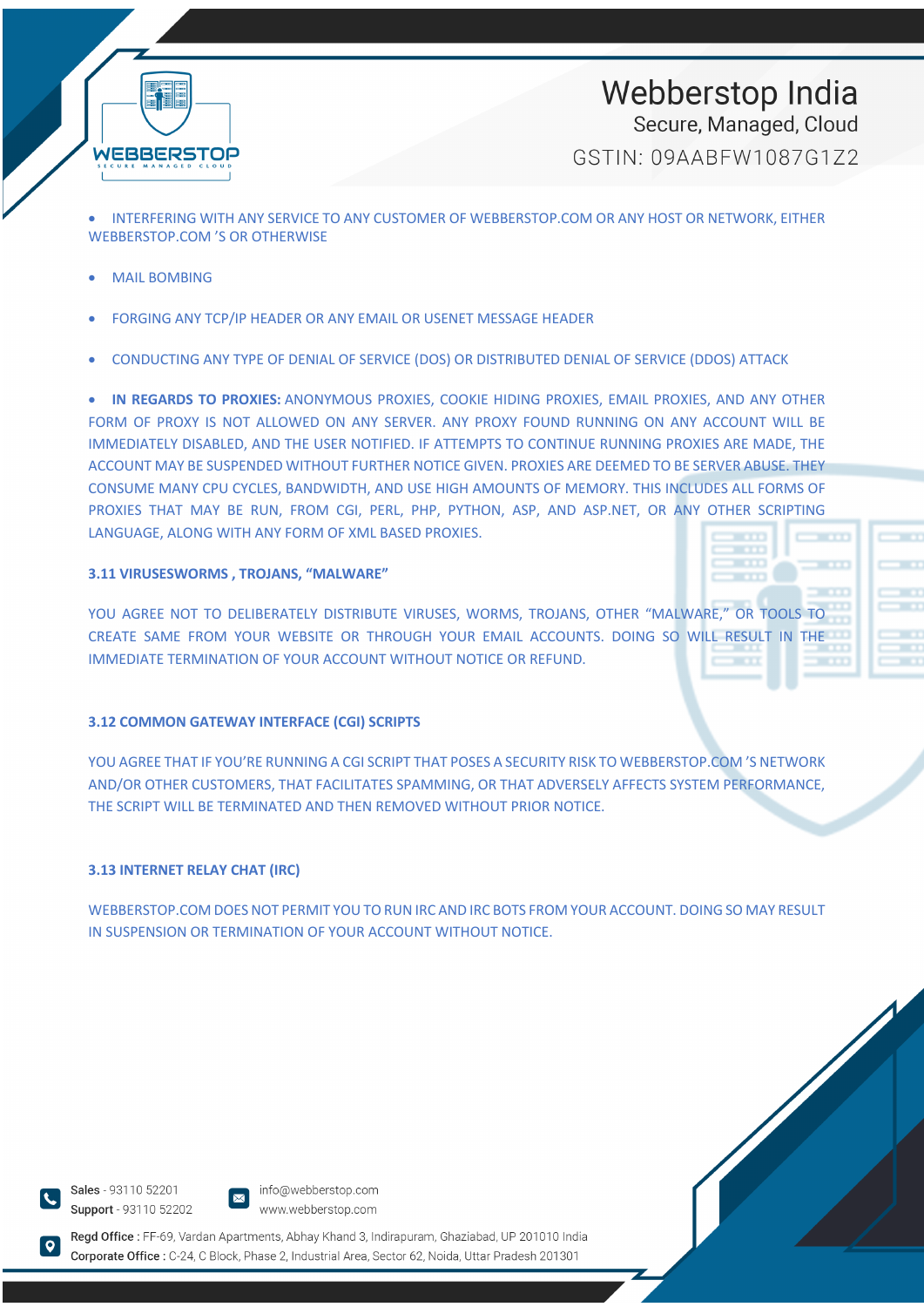

#### **3.14 FILE BACKUPS**

1. YOU AGREE THAT IT IS YOUR RESPONSIBILITY TO MAINTAIN A BACKUP OF ALL YOUR WEB HOSTING FILES, SCRIPTS, EMAIL, AND DATABASES AND THAT WE OFFER NO GUARANTEE THAT WE CAN RESTORE SUCH DATA FROM OUR OWN BACKUPS. WE STRONGLY RECOMMEND THAT YOU BACK UP YOUR DATA AT REGULAR INTERVALS TO AVOID ANY PROBLEMS.

2. YOU AGREE THAT, AT YOUR REQUEST, WEBBERSTOP.COM MAY ATTEMPT TO RESTORE ANY DATA THAT YOU MIGHT HAVE LOST DUE TO YOUR OWN ERRORS AND OMISSIONS. THIS SERVICE IS NOT GUARANTEED TO SUCCEED.IT IS PERFORMED ON A BEST-EFFORTS BASIS. REGARDLESS OF SUCCESS, YOU MAY BE INVOICED FOR THE TIME WE EXPENDED IN PROVIDING THE RESTORE SERVICE.

#### **3.15 VIOLATION OF LAWS AND REGULATIONS**

1. WEBBERSTOP.COM RESERVES THE RIGHT TO REFUSE SERVICE TO ANYONE.

2. YOU AGREE TO USE THE WEBBERSTOP.COM RESOURCES TO WHICH YOU SUBSCRIBE ONLY FOR LEGAL PURPOSES UNDER ALL APPLICABLE INTERNATIONAL, FEDERAL, PROVINCIAL, OR MUNICIPAL LAWS.

3. YOU AGREE NOT TO STORE, LINK TO, TRANSMIT, ADVERTISE, OR MAKE AVAILABLE ANY MATERIALS OR IMAGES THAT ARE OBSCENE, THREATENING, ABUSIVE, HARASSING, DEFAMATORY, HATEFUL, DISCRIMINATORY, OR RACIALLY OR ETHNICALLY OBJECTIONABLE.

4. YOU AGREE TO NOT PROMOTE INTOXICANTS BY DISPLAYING OR PROMOTING ANY TYPE(S) OF INTOXICANT, ALCOHOLIC BEVERAGE, CIGARETTES OR ILLEGAL SUBSTANCE CONTRARY TO ANY LAWS.

5. YOU AGREE NOT TO STORE, LINK TO, TRANSMIT, ADVERTISE, OR MAKE AVAILABLE INTELLECTUAL PROPERTY, TRADE SECRETS, COPYRIGHTED MATERIALS, OR TRADEMARKED MATERIALS FOR WHICH YOU HAVE NO LICENSE TO DO SO. YOU FURTHERMORE AGREE THAT WEBBERSTOP.COM MAY EITHER TERMINATE YOUR ACCOUNT WITHOUT NOTICE OR ISSUE A CEASE AND DESIST WARNING TO REMOVE SUCH MATERIALS IN WHICH CASE YOU WILL HAVE 48 HOURS TO COMPLY. IF YOU DO NOT COMPLY WITHIN 48 HOURS, WE WILL HAVE NO CHOICE BUT TO TERMINATE YOUR ACCOUNT WITHOUT REFUND.

Sales - 93110 52201 Support - 93110 52202

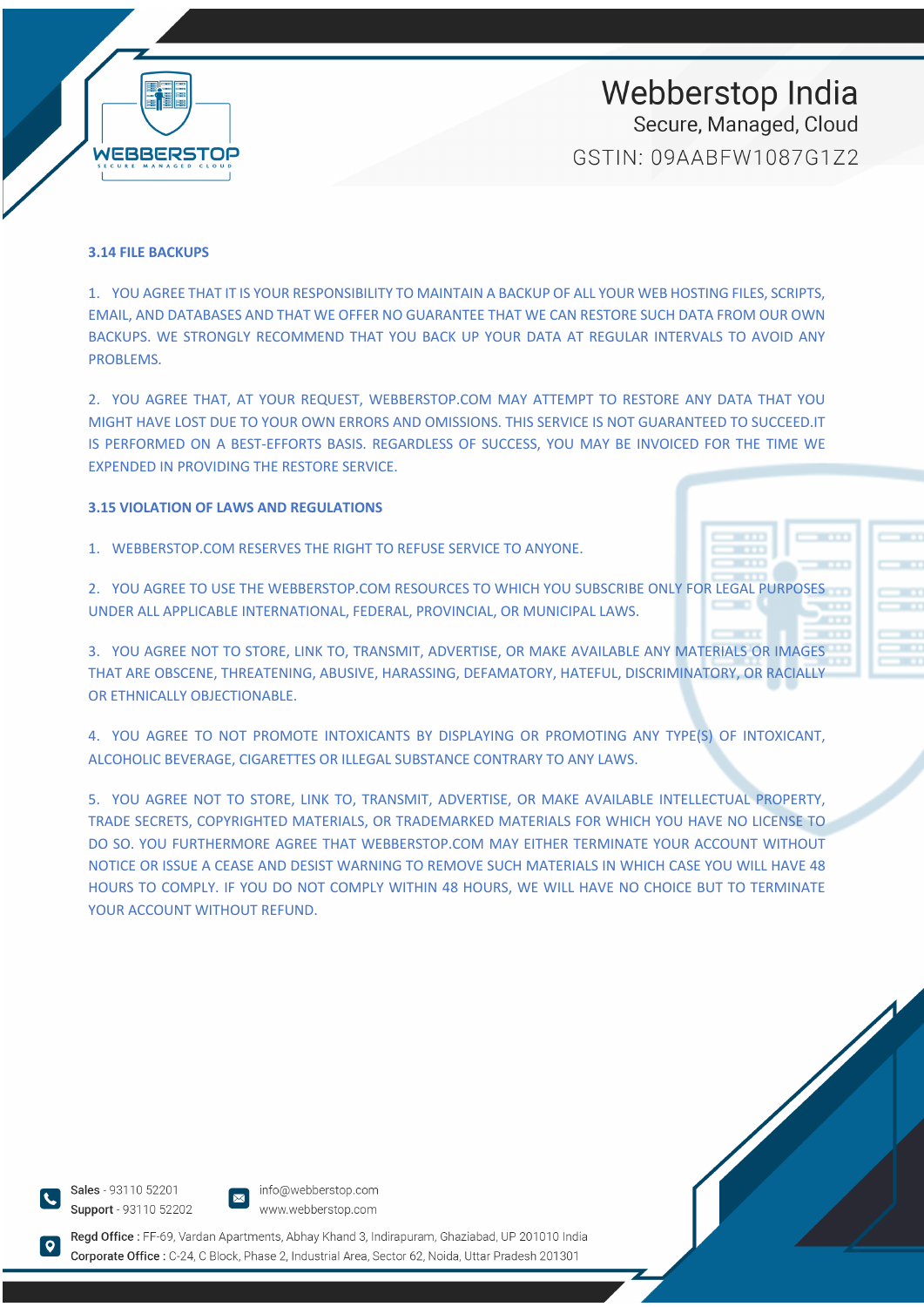

#### **3.16 INTERNET PROTOCOL (IP) ADDRESSES**

1. WEBBERSTOP.COM MAY ASSIGN YOU A FIXED INTERNET PROTOCOL (IP) ADDRESS IN ORDER TO TAKE ADVANTAGE OF CERTAIN FEATURES OF OUR WEB HOSTING SERVICE. YOU AGREE THAT THIS IP ADDRESS WILL REMAIN UNDER THE CONTROL AND OWNERSHIP OF WEBBERSTOP.COM OR ITS SUBCONTRACTORS. YOU FURTHER AGREE THAT YOU WILL HAVE NO RIGHT TO USE THIS IP ADDRESS EXCEPT AS ALLOWED BY WEBBERSTOP.COM AND WEBBERSTOP.COM RESERVES THE RIGHT TO CHANGE OR REMOVE ANY AND ALL IP NUMBERS AND ADDRESSES.

2. **STATIC / DYNAMIC CONTENT CACHING:** YOU EXPRESSLY (I) GRANT TO WEBBERSTOP.COM A LICENSE TO CACHE THE ENTIRETY OF YOUR WEB SITE, INCLUDING CONTENT SUPPLIED BY THIRD PARTIES, HOSTED BY WEBBERSTOP.COM UNDER THIS AGREEMENT AND (II) AGREE THAT SUCH CACHING IS NOT AN INFRINGEMENT OF ANY OF YOUR INTELLECTUAL PROPERTY RIGHTS OR ANY THIRD PARTY'S INTELLECTUAL PROPERTY RIGHTS.

#### **3.17 ADULT CONTENT**

BECAUSE WE CANNOT MONITOR WEBSITES AT ALL TIMES TO ENSURE CHILDREN DO NOT VIEW SUCH CONTENT, YOU AGREE THAT YOU WILL NOT DISTRIBUTE, PROMOTE, OR SELL ADULT CONTENT TO INCLUDE PHOTOGRAPHS, EXPLICIT SEX ILLUSTRATIONS, EXPLICIT SEX ANIME, OR LIVE WEB VIDEOS CONTAINING EXPLICIT SEXUAL ACTS, THROUGH YOUR WEBSITE OR BY EMAIL. YOU FURTHER AGREE NOT TO INCLUDE LINKS TO WEBSITES OFFERING SUCH MATERIAL FROM YOUR WEBSITE. LINKING TO PORNOGRAPHIC WEBSITES IS PROHIBITED. THIS INCLUDES SITES THAT MAY INFER EXPLICIT SEXUAL CONTENT, CONTAIN NUDITY OR LINKS TO ADULT PORNOGRAPHY CONTENT ELSEWHERE. WEBBERSTOP.COM WILL BE THE SOLE ARBITER IN DETERMINING VIOLATIONS OF THIS PROVISION. IF YOU ARE FOUND TO BE VIOLATING THIS CLAUSE, WEBBERSTOP.COM RESERVES THE RIGHT TO TERMINATE YOUR ACCOUNT WITHOUT NOTICE OR REFUND.

#### **3.18 CHILD PORNOGRAPHY**

YOU AGREE NOT TO DISTRIBUTE OR AID IN THE DISTRIBUTION OF CHILD PORNOGRAPHY AS DEFINED BY THE LAWS OF CANADA. IF WE DISCOVER THAT YOU ARE DOING SO, WE WILL:

• IMMEDIATELY REPORT YOU TO THE AUTHORITIES AND PROVIDE THEM WITH WHAT INFORMATION WE HAVE ABOUT YOU.

Sales - 93110 52201 Support - 93110 52202

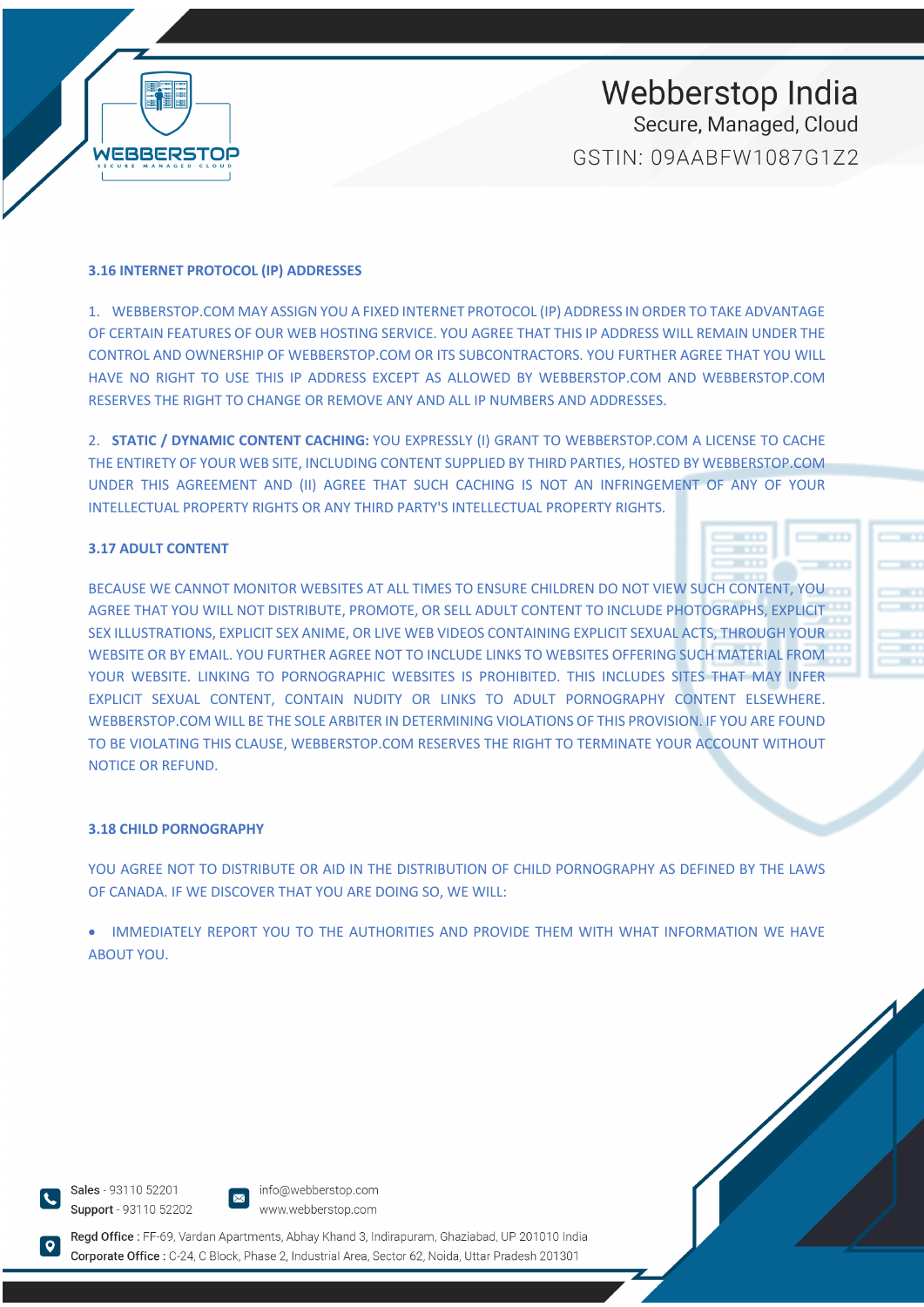

• COOPERATE TO THE FULLEST EXTENT WITH INVESTIGATING LAW ENFORCEMENT OFFICIALS.

• IMMEDIATELY TERMINATE YOUR ACCOUNT WITHOUT WARNING AND WITHOUT REFUNDS AND KEEP THE DATA FOR LAW ENFORCEMENT OFFICIALS AS AN AID IN PROSECUTING YOU.

#### **3.19 ACCOUNT TRANSFER**

YOU AGREE THAT YOU MAY NOT TRANSFER YOUR WEB HOSTING ACCOUNT TO ANOTHER INDIVIDUAL OR OTHER LEGAL ENTITY WITHOUT FIRST GAINING OUR EXPRESS WRITTEN APPROVAL TO DO SO.

#### **3.20 OTHER LEGAL REQUIREMENTS**

- 1. YOU AGREE NOT TO IMPERSONATE ANY PERSON OR ENTITY.
- 2. YOU AGREE NOT TO USE WEBBERSTOP.COM 'S SERVICES TO STALK OR HARASS ANY PERSON OR ENTITY.
- 3. YOU AGREE NOT TO PROVIDE INSTRUCTION ON COMMITTING ILLEGAL ACTIVITIES AND ACTS, AS DEFINED BY INTERNATIONAL, CANADIAN FEDERAL, PROVINCIAL, OR MUNICIPAL LAW.
- 4. YOU AGREE NOT TO PROVIDE INSTRUCTION ON CREATING BOMBS OR OTHER DANGEROUS MATERIAL.

#### **3.21 RESELLERS SERVER RESOURCE USEAGE**

A RESELLER ACCOUNT IS FOR RESELLING SHARED HOSTING ACCOUNTS ONLY. IT IS NOT A MEANS TO GAIN EXTRA RESOURCE AT A LOWER COST FOR A SINGLE ACCOUNT. AS SUCH, RESELLERS ARE NOT PERMITTED TO ABUSE A RESELLER ACCOUNT BY USING 100% OF YOUR TOTAL RESOURCE ON ONE ACCOUNT. DO NOT MISUNDERSTAND THIS POLICY; YOU ARE PERMITTED TO USE UP TO 100% OF YOUR ACCOUNT'S TOTAL RESOURCE LIMITS. IT IS JUST THAT YOU MUST HAVE MULTIPLE RESOLD ACCOUNTS IN A WAY THAT THE ACCOUNTS GET DISTRIBUTED ACROSS OUR CLUSTERED SERVER ENVIRONMENT APPROPRIATELY. RESELLERS OF WEBBERSTOP.COM HOSTING ARE REQUIRED TO SPREAD THEIR ACCOUNTS ACROSS MULTIPLE SERVERS. THIS IS IN FACT, THE REASON FOR HAVING A CLUSTERED SERVER ENVIRONMENT. IT IS ALSO WHAT OUR PRICING MODEL IS BASED UPON. SELECTING MANY MULTIPLE UNIX OR WINDOWS PLANS IS FINE AS OUR SERVERS WILL DETERMINE WHAT SERVER TO PLACE THE ACCOUNT ON. THE PROBLEM IS WHEN A RESELLER PLACES TOO MANY DOMAINS ON ONE SERVER BY CREATING A MULTIPLE DOMAIN PLAN WITH TOO HIGH A NUMBER OF DOMAINS ALLOWED. WHEN THIS OCCURS ALL THOSE DOMAINS WILL RESIDE ON THE SAME SERVER AND NOT BE SPREAD AROUND OUR CLUSTERED SERVERS. FOR THIS REASON A RESELLER IS NOT PERMITTED TO USE MORE THAN 60% OF THEIR TOTAL RESOURCE LEVEL FOR ONE CUSTOMER ACCOUNT. IF YOU HAVE A CUSTOMER THAT REQUIRES TO HAVE AN ACCOUNT WITH MORE THAN 60% OF THEIR TOTAL RESOURCE LEVEL IT IS RECOMMENDED THAT YOU CONTACT WEBBERSTOP.COM FOR OPTIONS WE MAY HAVE TO ATTEND TO YOUR CUSTOMER'S REQUIREMENTS IN A WAY THAT WILL NOT AFFECT OUR SHARED HOSTING ENVIRONMENT IN A NEGATIVE WAY.

Sales - 93110 52201 Support - 93110 52202



www.webberstop.com Regd Office: FF-69, Vardan Apartments, Abhay Khand 3, Indirapuram, Ghaziabad, UP 201010 India

Corporate Office : C-24, C Block, Phase 2, Industrial Area, Sector 62, Noida, Uttar Pradesh 201301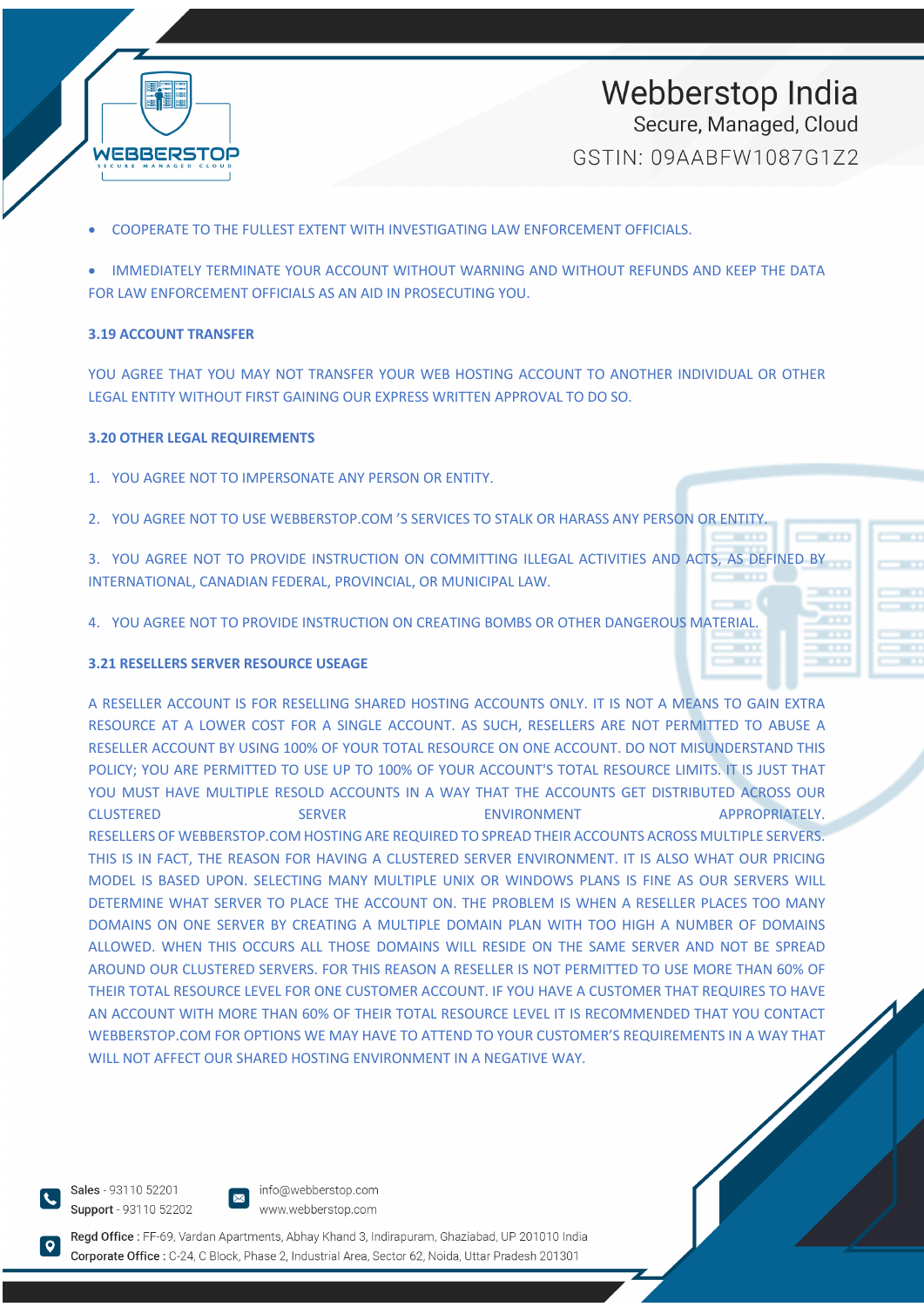

#### **4.0 CONDITIONS AND DISCLAIMERS**

#### **4.1 INDEMNIFICATION**

1. YOU WILL INDEMNIFY AND HOLD HARMLESS WEBBERSTOP.COM , ITS SUBCONTRACTORS, AND ITS AGENTS AGAINST ANY AND ALL ACTIONS, CLAIMS, PROCEEDINGS, SUITS, LIABILITIES, DAMAGES, SETTLEMENTS, PENALTIES, FINES, COSTS OR EXPENSES (INCLUDING, WITHOUT LIMITATION, REASONABLE LEGAL FEES AND OTHER LITIGATION EXPENSES) INCURRED BY WEBBERSTOP.COM OR ITS SUBCONTRACTORS, RELATING TO:

• YOUR BREACH OF ANY TERM OR CONDITION IN THIS AGREEMENT, OR YOUR BREACH OF ANY APPLICABLE WEBBERSTOP.COM POLICY OR GUIDELINE;

YOUR USE OR INABILITY TO USE WEBBERSTOP.COM 'S SERVICES;

• YOUR VIOLATION, ALLEGED VIOLATION, OR MISAPPROPRIATION OF ANY INTELLECTUAL PROPERTY RIGHT OR NON-PROPRIETARY RIGHT OF A THIRD PARTY.

2. YOU AGREE TO FULLY DEFEND AND INDEMNIFY AND HOLD HARMLESS WEBBERSTOP.COM OF AND FROM ANY AND ALL THIRD PARTY CLAIMS, CAUSES OF ACTION, DEMANDS, COSTS, DAMAGES INCLUDING BOTH DIRECT AND CONSEQUENTIAL DAMAGES, SPECIFICALLY INCLUDING ATTORNEYS FEES AND COSTS, EXPERT FEES AND COSTS AND MEDIATION AND/OR ARBITRATION FEES AND COSTS INCURRED (WHETHER PAID OR NOT) AS THE RESULT OF ANY VIOLATION OR CLAIMED VIOLATION OF ANY COPYRIGHT OR OTHER INTELLECTUAL PROPERTY RIGHT OF ANY THIRD PARTY WHICH IS IN ANY WAY RELATED TO YOUR USE OF WEBBERSTOP.COM SERVICES OR ANY PORTION THEREOF. CHOICE OF COUNSEL REMAINS EXCLUSIVELY THAT OF WEBBERSTOP.COM .

3. YOU AGREE TO FULLY DEFEND AND INDEMNIFY AND HOLD HARMLESS WEBBERSTOP.COM OF AND FROM ANY AND ALL THIRD PARTY CLAIMS, CAUSES OF ACTION, DEMANDS, COSTS, DAMAGES INCLUDING BOTH DIRECT AND CONSEQUENTIAL DAMAGES, SPECIFICALLY INCLUDING ATTORNEY'S FEES AND COSTS, EXPERT FEES AND COSTS AND MEDIATION AND/OR ARBITRATION FEES AND COSTS INCURRED (WHETHER PAID OR NOT) AS THE RESULT OF ANY VIOLATION OR CLAIMED VIOLATION OF ANY PRIVACY LEGISLATION WHICH IS IN ANY WAY RELATED TO YOUR USE OF THE WEBBERSTOP.COM SERVICES OR ANY PORTION THEREOF. YOU ACKNOWLEDGE THAT YOU ARE SOLELY RESPONSIBLE FOR THE DATA STORED USING THE WEBBERSTOP.COM SERVICES AND SOLELY RESPONSIBLE FOR ENSURING THAT THE WEBBERSTOP.COM SERVICES ARE APPROPRIATE FOR THE NATURE OF THE DATA BEING STORED. CHOICE OF COUNSEL REMAINS EXCLUSIVELY THAT OF WEBBERSTOP.COM .

4. YOU SPECIFICALLY WAIVE ANY CLAIM FOR DAMAGES OF ANY KIND, WHETHER DIRECT, INDIRECT, SPECIAL, EXEMPLARY, PUNITIVE, INCIDENTAL OR CONSEQUENTIAL, LOSS OF PROFITS, OR LOSS OF BUSINESS AS THE RESULT OF WEBBERSTOP.COM SUSPENDING OR TERMINATING YOUR ACCOUNT IN RESPONSE TO ANY CLAIM OF COPYRIGHT INFRINGEMENT EVEN IF THE MATERIAL ALLEGED TO BE INFRINGING IS SUBSEQUENTLY FOUND NOT TO BE INFRINGING.

Sales - 93110 52201 Support - 93110 52202

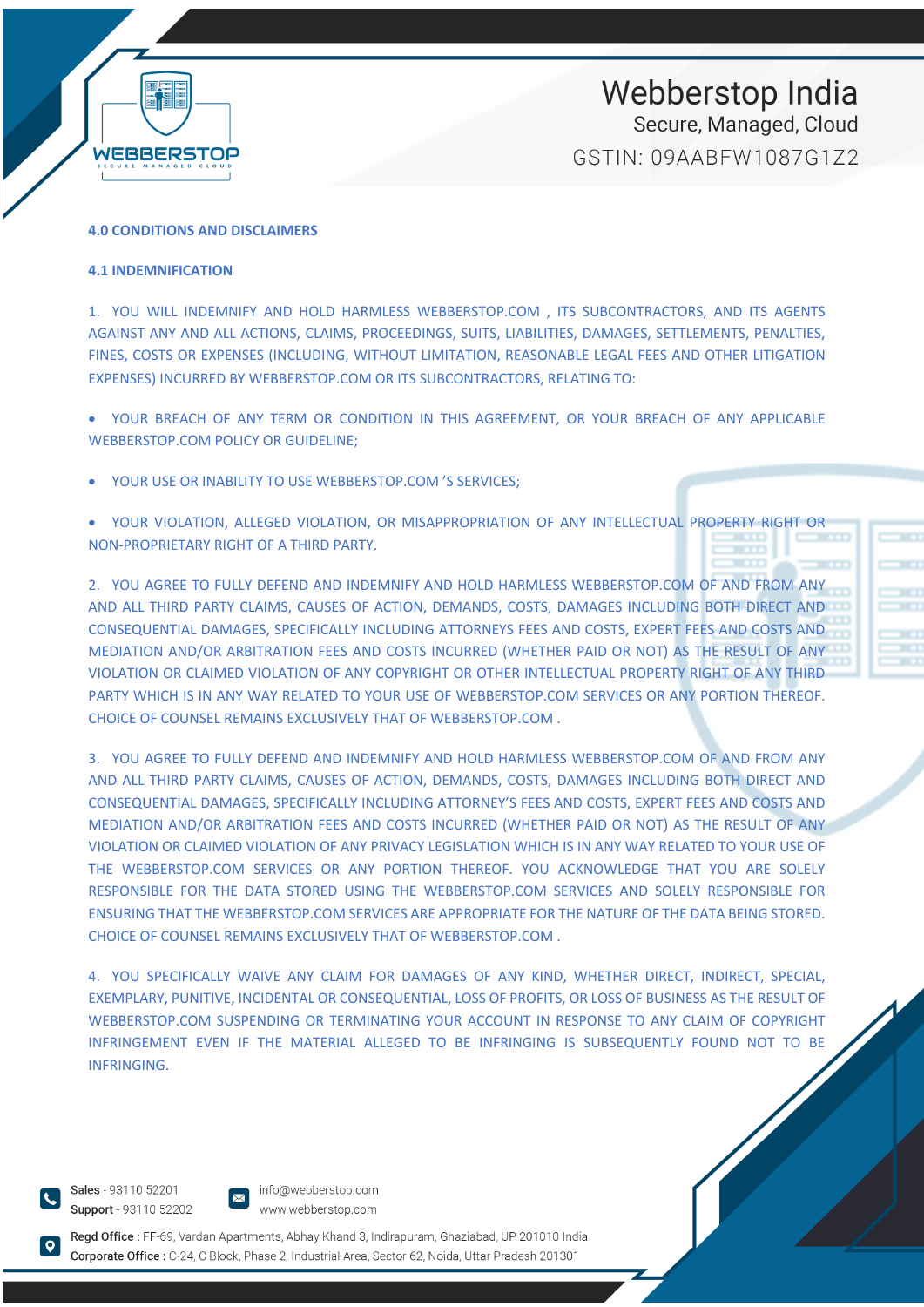5. NOTWITHSTANDING ANYTHING IN THIS AGREEMENT, THE CONTENT OF THE CUSTOMER'S WEBSITE IS THE SOLE RESPONSIBILITY OF THE CUSTOMER. THE CUSTOMER AGREES TO INDEMNIFY, DEFEND, AND HOLD HARMLESS WEBBERSTOP.COM AND ITS SUBCONTRACTORS AND AGENTS FROM ANY AND ALL CLAIMS INCLUDING, BUT NOT LIMITED TO: MISAPPROPRIATION OF ANY COPYRIGHT, PATENT, TRADEMARK, TRADE SECRET, DATA, MUSIC, IMAGE, OR OTHER PROPRIETARY OR PROPERTY RIGHT, FALSE ADVERTISING, UNFAIR COMPETITION, DEFAMATION, BUSINESS OR PERSONAL DISPUTE OR ARGUMENT, INVASION OF PRIVACY OR RIGHTS OF CELEBRITY, VIOLATION OF ANY ANTI-DISCRIMINATION LAW OR REGULATION, OR ANY OTHER RIGHT OF ANY PERSON OR ENTITY, OR ANY PERSONAL OR BUSINESS ARGUMENT OR DISPUTE LOSSES, DAMAGES, LIABILITIES, JUDGMENTS, OR SETTLEMENTS, INCLUDING REASONABLE LEGAL FEES, COSTS, AND OTHER EXPENSES INCURRED BY WEBBERSTOP.COM AND ANY THIRD PARTY ENTITIES RELATED TO WEBBERSTOP.COM , RELATED TO OR IN CONNECTION WITH THE CONTENT OF THE CUSTOMER'S

6. THE TERMS OF THIS SECTION ("INDEMNIFICATION") WILL SURVIVE ANY TERMINATION OF THIS AGREEMENT.

#### **4.2 DISCLAIMER OF WARRANTIES**

WEBBERSTOP

WEBSITE.

1. **YOUR USE OF THE WEBBERSTOP.COM WEB HOSTING SERVICE IS AT YOUR SOLE RISK.** WEBBERSTOP.COM SERVICES ARE PROVIDED ON AN AS-IS, AS-AVAILABLE, BASIS WITHOUT WARRANTIES OF ANY KIND, EITHER EXPRESS OR IMPLIED, INCLUDING, BUT NOT LIMITED TO, WARRANTIES OF ABILITY, FITNESS FOR A PARTICULAR PURPOSE, OR NON-INFRINGEMENT. WEBBERSTOP.COM DOES NOT GUARANTEE, NOR IS IT RESPONSIBLE FOR, ANY DELAY OR LOSS OF DATA, LACK OF CONNECTION, SLOW CONNECTIONS, OR ANY OTHER ISSUE, EVEN IF IT IS DUE TO THE NEGLIGENCE OF WEBBERSTOP.COM .

2. WEBBERSTOP.COM CLAIMS NO CONTROL WHATSOEVER OVER THE CONTENT OF THE INFORMATION PASSING THROUGH THE WEBBERSTOP.COM WEB HOSTING SYSTEM OR THAT OF WEBBERSTOP.COM 'S SUBCONTRACTORS. WEBBERSTOP.COM DOES NOT ACTIVELY OR PASSIVELY MONITOR THE CONTENT OF ANY CUSTOMER'S WEBSITE UNLESS WE ARE INVESTIGATING ABUSES TO THIS AGREEMENT. WEBBERSTOP.COM 'S MONITORING IS BASED STRICTLY ON TRAFFIC PATTERNS AND TRAFFIC LOADS TO ENSURE THE SECURITY AND PERFORMANCE OF OUR NETWORKS AND SERVERS.

3. ANY INFORMATION OBTAINED BY YOU FROM THE INTERNET MAY BE OFFENSIVE, INCORRECT, AND POSSIBLY ILLEGAL. EXCEPTING THE INFORMATION ON ITS OWN WEBSITE, WEBBERSTOP.COM HAS NO CONTROL OVER THE CONTENTS OF ANY OTHER WEBSITE ON THE INTERNET. WEBBERSTOP.COM MAKES NO WARRANTEE AS TO THE ACCURACY, SUITABILITY, OR LEGALITY OF ANY INFORMATION THAT YOU ACQUIRE FROM THE INTERNET NOR DOES WEBBERSTOP.COM PROVIDES ANY WARRANTEE FOR ANY GOODS OR SERVICES THAT YOU MIGHT ACQUIRE OVER THE INTERNET.

4. WEBBERSTOP.COM EXPRESSLY DISCLAIMS ANY REPRESENTATION OR WARRANTY THAT IT'S SERVICES WILL BE ERROR-FREE, SECURE, OR UNINTERRUPTED. NO ORAL ADVICE OR WRITTEN INFORMATION GIVEN BY WEBBERSTOP.COM , ITS EMPLOYEES, LICENSORS OF THE LIKE, OR SUBCONTRACTORS WILL CREATE A WARRANT NOR MAY YOU RELY ON ANY SUCH INFORMATION OR ADVICE.

Sales - 93110 52201 Support - 93110 52202 info@webberstop.com www.webberstop.com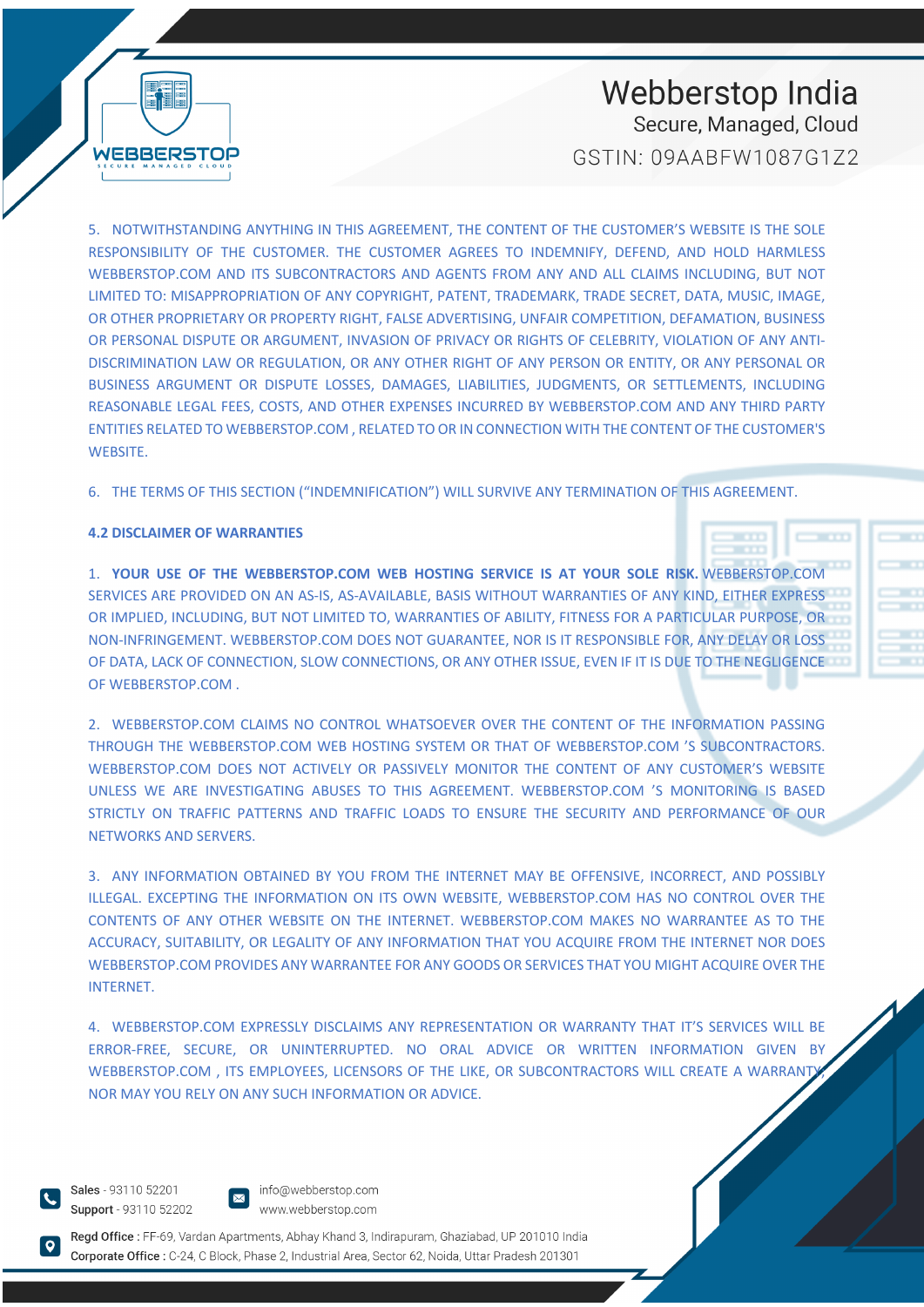5. ALTHOUGH WEBBERSTOP.COM , ITS SUBCONTRACTORS, AND ITS AGENTS WILL USE ALL REASONABLE MEASURES TO MAINTAIN THE SECURITY OF OUR SERVICES, WEBBERSTOP.COM ASSUMES NO RESPONSIBILITY FOR THE EFFECTIVENESS OF THE SECURITY MEASURES PROVIDED BY WEBBERSTOP.COM OR ITS SUBCONTRACTORS OR AGENTS.

6. THE TERMS OF THIS SECTION ("DISCLAIMER OF WARRANTIES") WILL SURVIVE ANY TERMINATION OF THIS AGREEMENT.

#### **4.3 LIMITATION OF LIABILITY**

**WEBBERSTOP** 

1. CUSTOMER AGREES THAT WEBBERSTOP.COM 'S LIABILITY AND THE CUSTOMER'S AND END USERS' EXCLUSIVE REMEDY RELATED TO THE NON-PERFORMANCE OF THE SERVICE SHALL BE: (I) REPAIR OR ADJUSTMENT OF THE SERVICE, OR (II) WHERE REPAIR OR ADJUSTMENT IS NOT PRACTICABLE, AN EQUITABLE CREDIT NOT TO EXCEED THE CHARGES INVOICED TO THE CUSTOMER FOR THE PORTION OF THE SERVICE WHICH WERE NON-PERFORMING. FOR ANY OTHER CLAIM, WEBBERSTOP.COM 'S LIABILITY, IF ANY, TO THE CUSTOMER AND END USERS FOR DAMAGES RELATED TO USE OF THE SERVICE FOR ANY CAUSE WHATSOEVER AND REGARDLESS OF THE FORM OF ACTION, SHALL BE LIMITED TO THOSE ACTUALLY PROVEN AS DIRECTLY ATTRIBUTABLE TO WEBBERSTOP.COM , AND SHALL IN NO EVENT EXCEED THE TOTAL IN AGGREGATE MONTHLY CHARGES PAID BY THE CUSTOMER DURING THE PERIOD THE SAID DAMAGES WERE INCURRED, NOT TO EXCEED TWO (2) MONTHS. UNDER NO CIRCUMSTANCES WILL WEBBERSTOP.COM , ITS AGENTS, SUPPLIERS OR SUBCONTRACTORS BE LIABLE TO CUSTOMER OR THIRD PARTY FOR ANY INDIRECT INCIDENTAL, SPECIAL OR CONSEQUENTIAL DAMAGES, EXPENSES, COSTS, LIABILITY, LOSS, OR DAMAGE WHATSOEVER, WHETHER ARISING IN NEGLIGENCE, TORT, STATUTE, EQUITY, CONTRACT, COMMON LAW, OR ANY OTHER CAUSE OF ACTION OR LEGAL THEORY. CUSTOMER AGREES, ACKNOWLEDGES AND CONFIRMS THAT THE LIMITATIONS OF LIABILITY SET OUT IN THIS SECTION ARE FAIR AND REASONABLE IN THE COMMERCIAL CIRCUMSTANCES OF THIS AGREEMENT AND THAT WEBBERSTOP.COM WOULD NOT HAVE ENTERED INTO THIS AGREEMENT BUT FOR CUSTOMER'S AGREEMENT TO LIMIT WEBBERSTOP.COM 'S, ITS AGENTS', SUPPLIERS' AND SUBCONTRACTORS' LIABILITY IN THE MANNER, AND TO THE EXTENT, PROVIDED FOR HEREIN.

2. FOR GREATER CERTAINTY, CUSTOMER AGREES THAT WEBBERSTOP.COM SHALL NOT BE LIABLE FOR ANY LOST PROFITS, ANTICIPATED REVENUE, LOSS OF DATA, LOSS OF USE OF ANY INFORMATION SYSTEM, LOST BUSINESS REVENUE, FAILURE TO REALIZE EXPECTED SAVINGS OR ANY OTHER COMMERCIAL OR ECONOMIC LOSS OF ANY KIND WHATSOEVER ARISING OUT OF OR IN CONNECTION WITH THIS AGREEMENT OR THE PROVISION OF THE SERVICE, EVEN IF WEBBERSTOP.COM HAS BEEN ADVISED OF THE POSSIBILITY OF SUCH LOSS.

3. WEBBERSTOP.COM ASSUMES NO LIABILITY ARISING FROM (I) THE USE OF THE SERVICE FURNISHED BY WEBBERSTOP.COM IN COMBINATION WITH SERVICE, PRODUCTS OR EQUIPMENT PROVIDED BY CUSTOMER OR ANY THIRD PARTIES AND (II) THE FAILURE BY THE CUSTOMER TO PERFORM ITS OBLIGATIONS.

Sales - 93110 52201 Support - 93110 52202

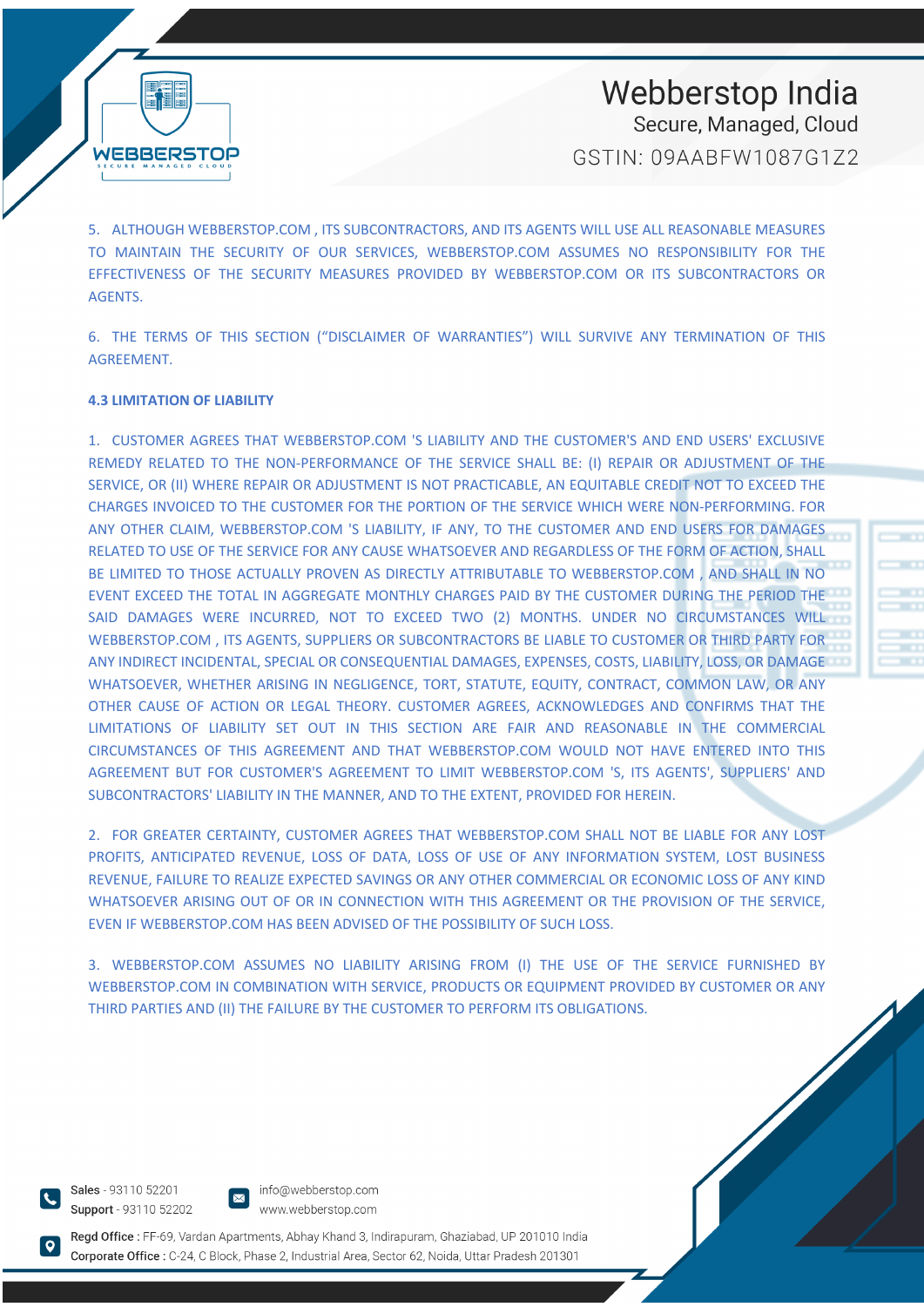WEBBERSTOP

# Webberstop India Secure, Managed, Cloud

GSTIN: 09AABFW1087G172

4. WEBBERSTOP.COM 'S HOST NETWORK OR THAT OF ITS SUBCONTRACTORS MAY EXPERIENCE PERIODS OF UNAVAILABILITY FROM TIME TO TIME DUE TO (BUT NOT RESTRICTED TO) NORMAL ROUTINE MAINTENANCE, UTILITY INTERRUPTION, EQUIPMENT FAILURE, NATURAL DISASTER, ACTS OF GOD, OR HUMAN ERROR. IN NO EVENT SHALL WEBBERSTOP.COM BE LIABLE TO THE CUSTOMER FOR ANY INDIRECT, SPECIAL OR CONSEQUENTIAL DAMAGES, LOST PROFITS, OR ANTICIPATED LOSS OF PROFITS, ARISING FROM, OR RELATED TO, OUR HOSTING SERVICES, OR THE HOSTING SERVICES OF OUR SUBCONTRACTORS.

5. THE TERMS OF THIS SECTION ("LIMITATION OF LIABILITY") WILL SURVIVE ANY TERMINATION OF THIS AGREEMENT.

#### **4.4 GENERAL PROVISIONS 4.4.1 FORCE MAJEURE**

EITHER PARTY TO THIS AGREEMENT SHALL BE EXCUSED FROM ANY DELAY OR FAILURE IN PERFORMANCE HEREUNDER CAUSED BY REASON OF ANY OCCURRENCE OR CONTINGENCY BEYOND ITS REASONABLE CONTROL, INCLUDING BUT NOT LIMITED TO, ACTS OF GOD, EARTHQUAKE, LABOR DISPUTES AND STRIKES, RIOTS, WAR, AND GOVERNMENTAL REQUIREMENTS. THE OBLIGATIONS AND RIGHTS OF THE PARTY SO EXCUSED SHALL BE EXTENDED ON A DAY-TO-DAY BASIS FOR THE PERIOD OF TIME EQUAL TO THAT OF THE UNDERLYING CAUSE OF THE DELAY.

#### **4.4.2 ASSIGNMENT**

THIS AGREEMENT AND THE RIGHTS HEREUNDER IS NOT ASSIGNABLE OR TRANSFERABLE EXCEPT THAT WEBBERSTOP.COM MAY FREELY ASSIGN ALL OF ITS RIGHTS HEREUNDER TO ANY PERSON OR ENTITY WHO SHALL BECOME A PRINCIPAL OWNER, OR SHAREHOLDER OF WEBBERSTOP.COM , OR TO ANY AFFILIATED COMPANY OR SUCCESSOR IN INTEREST OF WEBBERSTOP.COM . ANY OTHER ATTEMPTED TRANSFER OR ASSIGNMENT OF RIGHTS HEREUNDER SHALL BE NULL AND VOID. UPON ANY SUCH ASSIGNMENT BY WEBBERSTOP.COM TO ANY OTHER PARTY, INCLUDING TO ANY AFFILIATED COMPANY OR SUCCESSOR IN INTEREST OF WEBBERSTOP.COM , YOU HAVE THE RIGHT TO TERMINATE THIS AGREEMENT BY GIVING NOTICE THEREOF IN WRITING TO WEBBERSTOP.COM AND ANY SUCH TERMINATION SHALL BECOME EFFECTIVE THIRTY (30) DAYS AFTER THE RECEIPT OF SUCH NOTICE BY WEBBERSTOP.COM .

#### **4.4.3 SEVERABILITY**

THE INVALIDITY, ILLEGALITY OR UNENFORCEABILITY OF ANY ONE OR MORE PROVISIONS OF THIS AGREEMENT SHALL NOT AFFECT OR IMPAIR ANY OTHER PROVISIONS OF THIS AGREEMENT.

Sales - 93110 52201 Support - 93110 52202



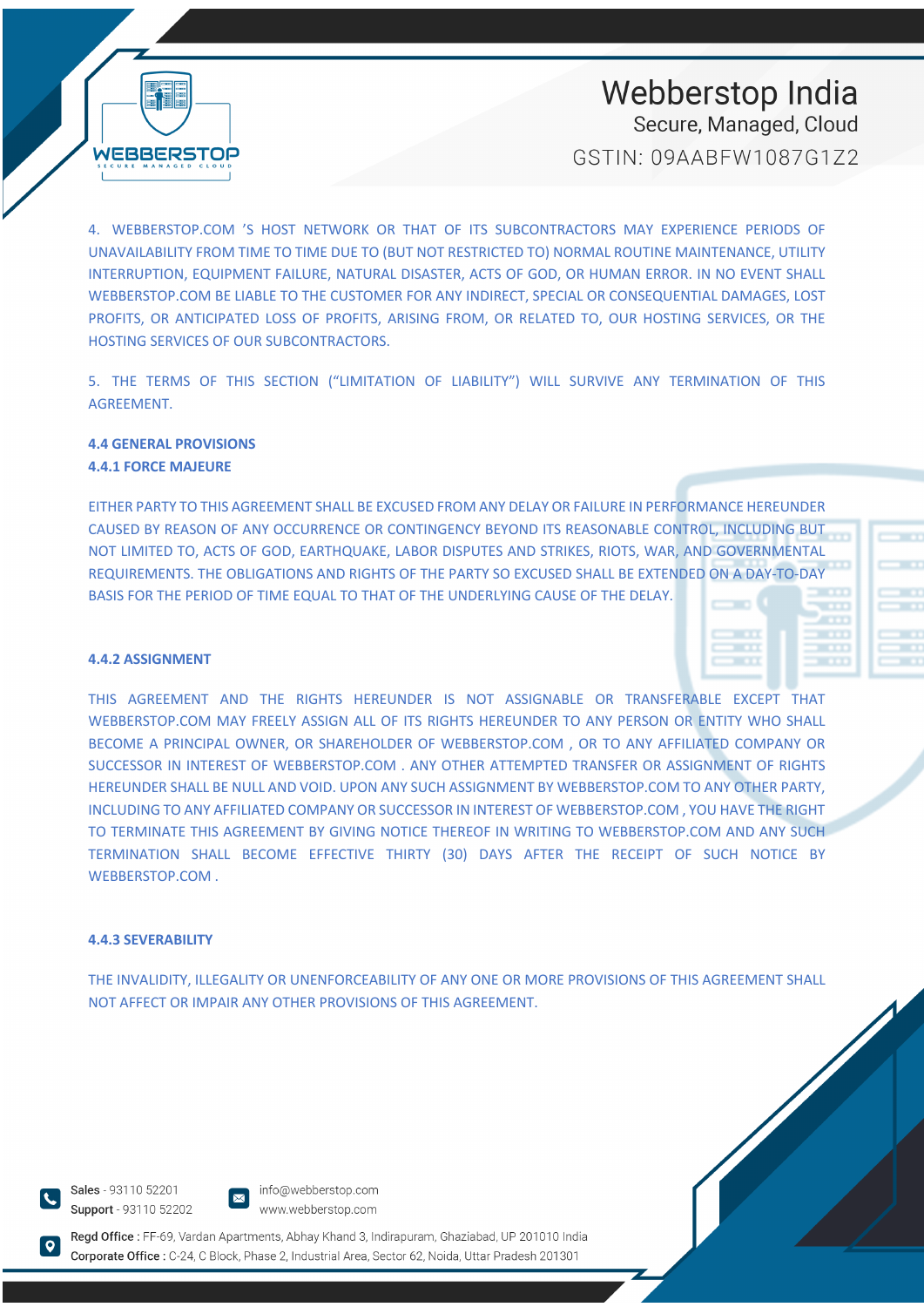

# Webberstop India Secure, Managed, Cloud

GSTIN: 09AABFW1087G172

#### **4.4.4 CHOICE OF LAW**

THE CUSTOMER AGREES TO ATTEMPT TO RESOLVE ANY DISPUTES WITH WEBBERSTOP.COM PRIOR TO RESORTING TO LITIGATION. THIS AGREEMENT SHALL BE GOVERNED BY, INTERPRETED AND ENFORCED IN ACCORDANCE WITH THE LAWS OF THE PROVINCE OF ONTARIO AND THE FEDERAL LAWS OF CANADA. ANY ACTION RELATING TO THIS AGREEMENT MUST BE BROUGHT IN THE PROVINCIAL COURTS LOCATED IN MISSISSAUGA, ONTARIO, CANADA.

#### **4.4.5 NO AGENCY**

NOTHING CONTAINED HEREIN SHALL BE INTERPRETED AS CREATING AN AGENCY, PARTNERSHIP OR JOINT VENTURE BETWEEN WEBBERSTOP.COM AND YOU.

#### **4.4.6 MODIFICATION OF THESE TERMS AND CONDITIONS OF SERVICE**

WEBBERSTOP.COM RESERVES THE RIGHT MODIFY ANY PROVISION OF ITS TERMS AND CONDITIONS OF SERVICE AT ANY TIME WITHOUT PRIOR NOTICE TO CUSTOMERS.

#### **4.4.7 SUSPENSION AND TERMINATION**

1. FAILURE TO OBSERVE THE TERMS AND CONDITIONS SET FORTH IN THIS AGREEMENT CAN RESULT IN ANYTHING FROM A WARNING TO A SUSPENSION OF PRIVILEGES OR IMMEDIATE TERMINATION OF YOUR SHARED HOSTING ACCOUNT. WEBBERSTOP.COM MAY REFER POTENTIAL VIOLATIONS OF LAWS TO THE PROPER AUTHORITIES, AND MAY ALSO COOPERATE IN THE INVESTIGATION OF ANY SUSPECTED CRIMINAL OR CIVIL WRONG.

2. WITHOUT PRIOR NOTIFICATION, WEBBERSTOP.COM RESERVES THE RIGHT TO SUSPEND OR TERMINATE ANY SHARED HOSTING ACCOUNT, AS WELL AS REMOVE OR MODIFY ANY FILES WHICH ARE DEEMED TO BE ILLEGAL OR A THREAT TO WEBBERSTOP.COM 'S WEB HOSTING SYSTEM OR THAT OF ITS SUBCONTRACTORS.

3. WEBBERSTOP.COM WILL BE THE SOLE ARBITER AS TO WHAT CONSTITUTES A VIOLATION OF OUR TERMS AND CONDITIONS OF SERVICE. WEBBERSTOP.COM RESERVES THE RIGHT TO REMOVE ANY ACCOUNT WITHOUT PRIOR NOTICE FOR BREACH OF ANY TERMS OF THIS AGREEMENT.

4. IF WEBBERSTOP.COM TERMINATES THE SERVICES BEING PROVIDED TO YOU DUE TO A BREACH OF ANY TERMS OF THIS AGREEMENT, THEN SUCH TERMINATION SHALL BE WITHOUT REFUND.

Sales - 93110 52201 Support - 93110 52202